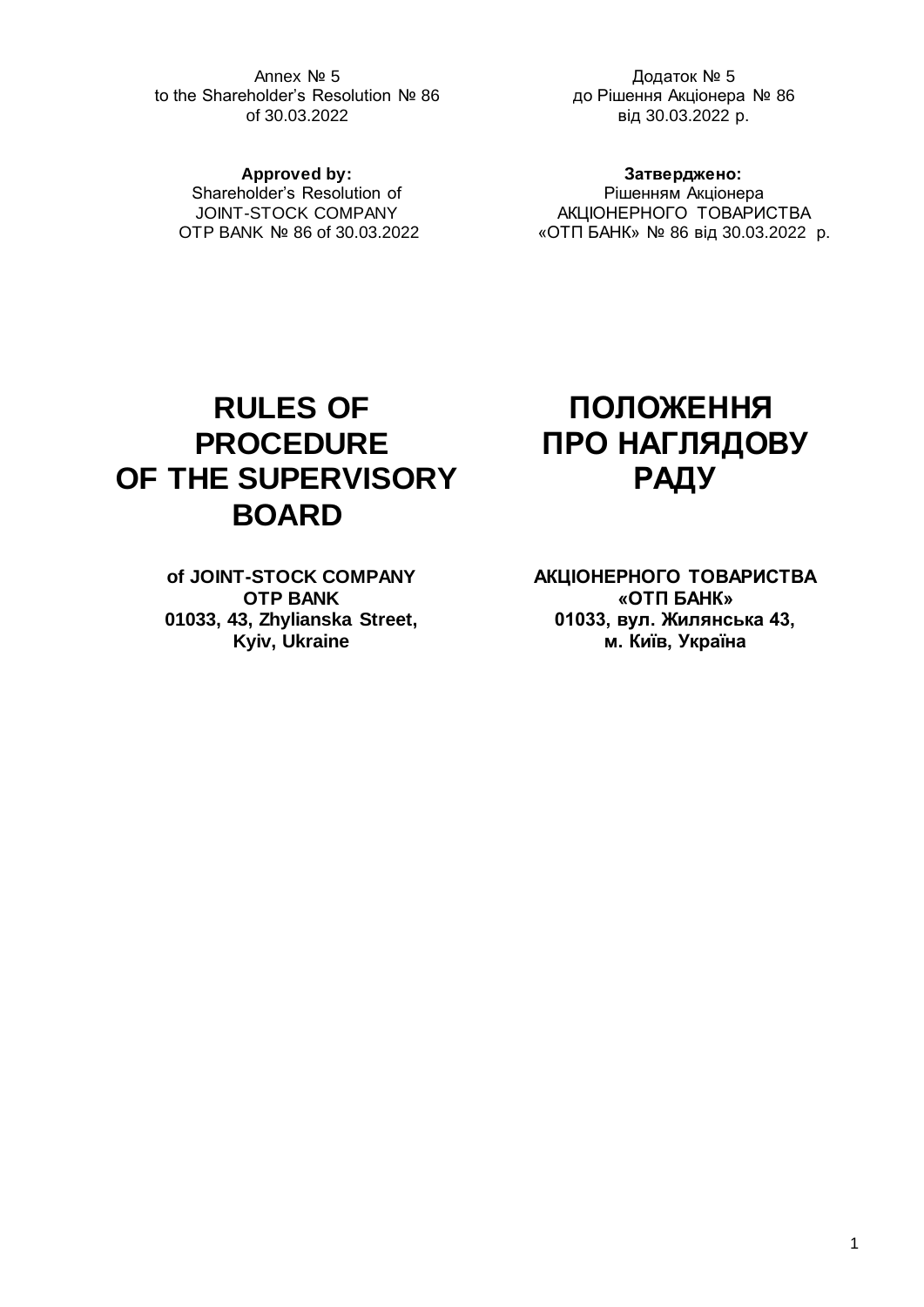# **CONTENTS**

# **ЗМІСТ**

| <b>I. GENERAL PROVISIONS</b>                                                                                                                                                  | $\mathbf{3}$            | І. ЗАГАЛЬНІ ПОЛОЖЕННЯ                                                                                                                              | 3                       |
|-------------------------------------------------------------------------------------------------------------------------------------------------------------------------------|-------------------------|----------------------------------------------------------------------------------------------------------------------------------------------------|-------------------------|
| <b>II. STRUCTURE OF THE</b><br><b>SUPERVISORY BOARD</b>                                                                                                                       | $\overline{\mathbf{4}}$ | <b>II. СКЛАД НАГЛЯДОВОЇ РАДИ</b>                                                                                                                   | $\overline{\mathbf{4}}$ |
| III. POWERS OF THE<br><b>SUPERVISORY BOARD</b>                                                                                                                                | 8                       | <b>III. ПОВНОВАЖЕННЯ НАГЛЯДОВОЇ</b><br><b>РАДИ</b>                                                                                                 | 8                       |
| IV. EMPLOYER'S COMPETENCE<br>OF THE SUPERVISORY BOARD<br><b>AND CHAIRMAN OF THE</b><br><b>SUPERVISORY BOARD</b>                                                               | 17                      | IV. ПОВНОВАЖЕННЯ<br>РОБОТОДАВЦЯ НАГЛЯДОВОЇ РАДИ<br>ТА ГОЛОВИ НАГЛЯДОВОЇ РАДИ                                                                       | 17                      |
| <b>V. CALLING A MEETING OF THE</b><br><b>SUPERVISORY BOARD</b>                                                                                                                | 17                      | <b>V. СКЛИКАННЯ ЗАСІДАНЬ</b><br><b>НАГЛЯДОВОЇ РАДИ</b>                                                                                             | 17                      |
| <b>VI. ESTABLISHING THE AGENDA</b>                                                                                                                                            | 19                      | <b>VI. ВИЗНАЧЕННЯ ПОРЯДКУ</b><br>ДЕННОГО                                                                                                           | 19                      |
| <b>VII. MANNER OF VOTING AND</b><br><b>DECISION MAKING</b>                                                                                                                    | 20                      | <b>VII. ПОРЯДОК ГОЛОСУВАННЯ Й</b><br>ПРИЙНЯТТЯ РІШЕНЬ                                                                                              | 20                      |
| <b>VIII. MINUTES OF THE</b><br><b>SUPERVISORY BOARD MEETING</b>                                                                                                               | 21                      | <b>VIII. ПРОТОКОЛИ ЗАСІДАНЬ</b><br>НАГЛЯДОВОЇ РАДИ                                                                                                 | 21                      |
| IX. DECISION-MAKING WITHOUT<br><b>CONVENING A MEETING</b>                                                                                                                     | 22                      | IX. ПРИЙНЯТТЯ РІШЕНЬ БЕЗ<br>СКЛИКАННЯ ЗБОРІВ                                                                                                       | 22                      |
| X. NON-PUBLICITY OF<br><b>MEETINGS</b>                                                                                                                                        | 24                      | Х. НЕПУБЛІЧНИЙ ХАРАКТЕР<br><b>35OPIB</b>                                                                                                           | 24                      |
| XI. COMMITTEES OF THE<br><b>SUPERVISORY BOARD,</b><br><b>CORPORATE SECRETARY AND</b><br><b>ADVISOR(-S) OF THE</b><br>SUPERVISORY BOARD OF THE<br><b>BANK</b>                  | 25                      | ХІ. КОМІТЕТИ НАГЛЯДОВОЇ<br>РАДИ, КОРПОРАТИВНИЙ<br>СЕКРЕТАР ТА РАДНИК(-И)<br>НАГЛЯДОВОЇ РАДИ БАНКУ                                                  | 25                      |
| XII. INTERACTION OF THE<br><b>SUPERVISORY BORD WITH</b><br>THE MANAGEMENT BOARD,<br><b>HEADS OF THE SUB-DIVISIONS</b><br>OF CONTROL AND OTHER<br><b>EMPLOYEES OF THE BANK</b> | 26                      | <b>XII. ВЗАЄМОДІЯ НАГЛЯДОВОЇ</b><br>РАДИ ІЗ ПРАВЛІННЯМ БАНКУ,<br><b>КЕРІВНИКАМИ ПІДРОЗДІЛІВ</b><br>КОНТРОЛЮ ТА ІНШИМИ<br><b>ПРАЦІВНИКАМИ БАНКУ</b> | 26                      |
| <b>XIII. CHANGES AND</b><br><b>AMENDMENTS</b>                                                                                                                                 | 27                      | <b>XIII. ЗМІНИ ТА ДОПОВНЕННЯ</b>                                                                                                                   | 27                      |
| <b>XIV. CLOSING PROVISIONS</b>                                                                                                                                                | 27                      | <b>XIV. ЗАКЛЮЧНІ ПОЛОЖЕННЯ</b>                                                                                                                     | 27                      |

2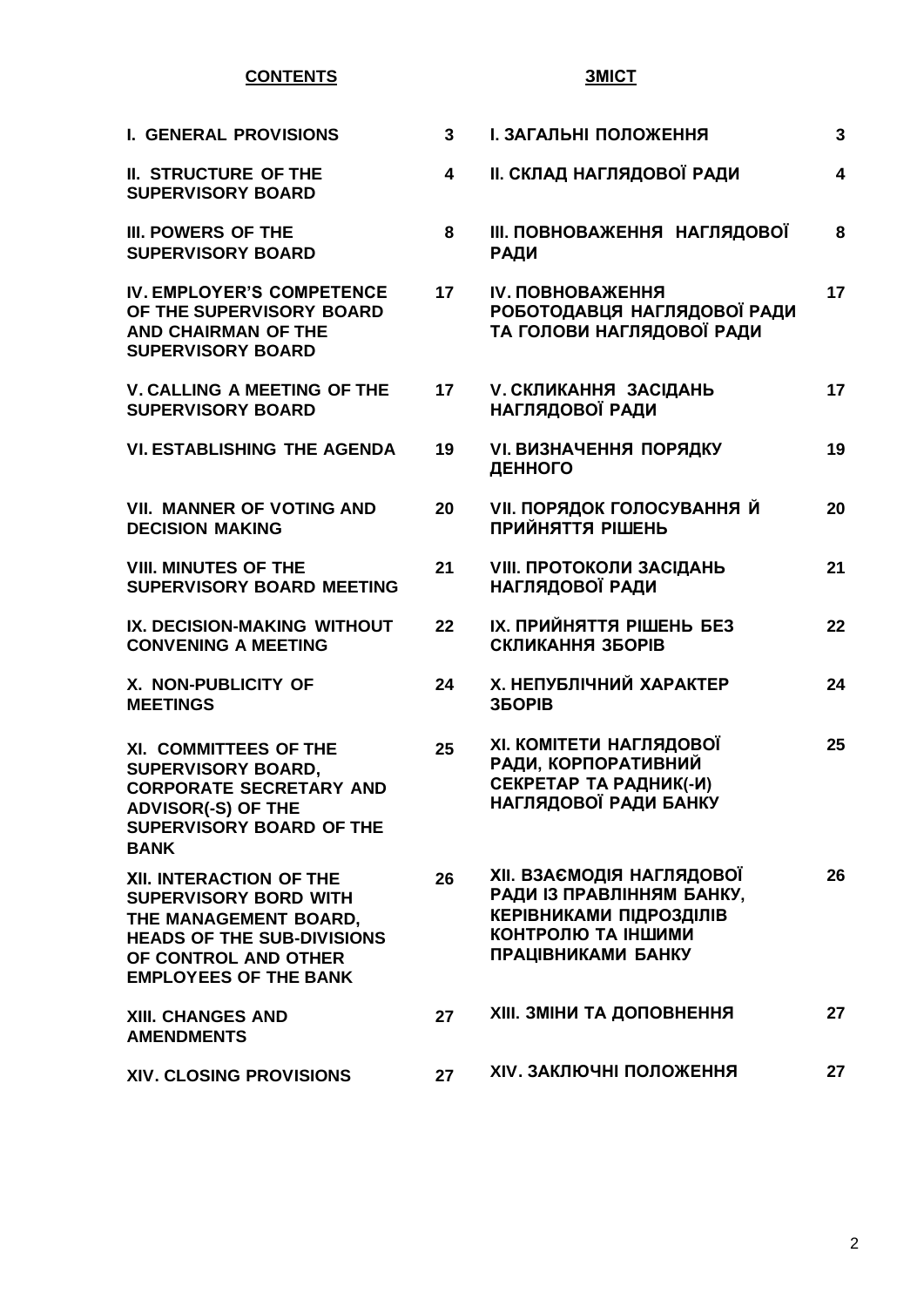# **I. GENERAL PROVISIONS І. ЗАГАЛЬНІ ПОЛОЖЕННЯ**

#### **Article 1**

(1) These Rules of Procedure provide for the organization, competence, manner of operation and the manner of calling and holding meetings of the Supervisory Board of OTP BANK JOINT-STOCK COMPANY (hereinafter - the "Bank"), and regulate, in particular, the following issues:

- structure of the Supervisory Board;
- powers of the Supervisory Board;
- calling the Supervisory Board meetings;
- manner of voting and decision-making by the Supervisory Board;
- meeting minutes and resolutions of the Supervisory Board;
- other issues related to the work of the Supervisory Board.

#### **Article 2**

(1) These Rules of Procedure are binding upon all members of the Supervisory Board, as well as upon the Management Board members and other persons present at a meeting in the capacity of presenters or advisors for certain issues.

#### **Article 3**

(1) The Supervisory Board is a collegiate body that defends the rights of investors (depositors), other creditors and participants of the Bank, and shall control the activity of the Management Board within its competence, specified by the effective legislation of Ukraine, the Articles of Association, these Rules of Procedure and other Bank's regulations.

The Supervisory Board does not participate in the day-to-day management of the Bank.

#### **Article 4**

(1) All provisions of these Rules of Procedure shall comply with provisions of the Articles of Association of the Bank.

(2) In case any provision hereof proves contrary to any of the provisions of the Articles of Association of the Bank, the latter shall be applied.

#### **Стаття 1**

(1) Це Положення визначає організацію, повноваження, порядок діяльності, порядок скликання й порядок проведення засідань Наглядової ради АКЦІОНЕРНОГО ТОВАРИСТВА «ОТП БАНК» (надалі – «Банк») і, зокрема, регулює наступні питання:

- склад Наглядової ради;
- повноваження Наглядової ради;
- скликання засідань Наглядової ради;
- порядок голосування й прийняття рішень Наглядовою радою;
- протоколи засідань та рішення Наглядової ради;
- інші питання, пов'язані з роботою Наглядової ради.

#### **Стаття 2**

(1) Це Положення є обов'язковим до виконання всіма членами Наглядової ради, членами Правління та іншими особами, присутніми на засіданнях в якості доповідачів або радників з певного кола питань.

#### **Стаття 3**

(1) Наглядова рада є колегіальним органом, що здійснює захист прав вкладників, інших кредиторів та учасників Банку, і в межах компетенції, визначеної чинним законодавством України, Статутом Банку, цим Положенням та іншими регулятивними актами Банку, здійснює контроль за діяльністю Правління Банку.

(2) Наглядова рада не бере участі в поточному управлінні Банком.

#### **Стаття 4**

(1) Всі положення цього документу мають відповідати положенням Статуту Банку.

(2) У випадку, якщо будь-яке положення суперечить положенням Статуту Банку, останній буде мати вищу юридичну силу.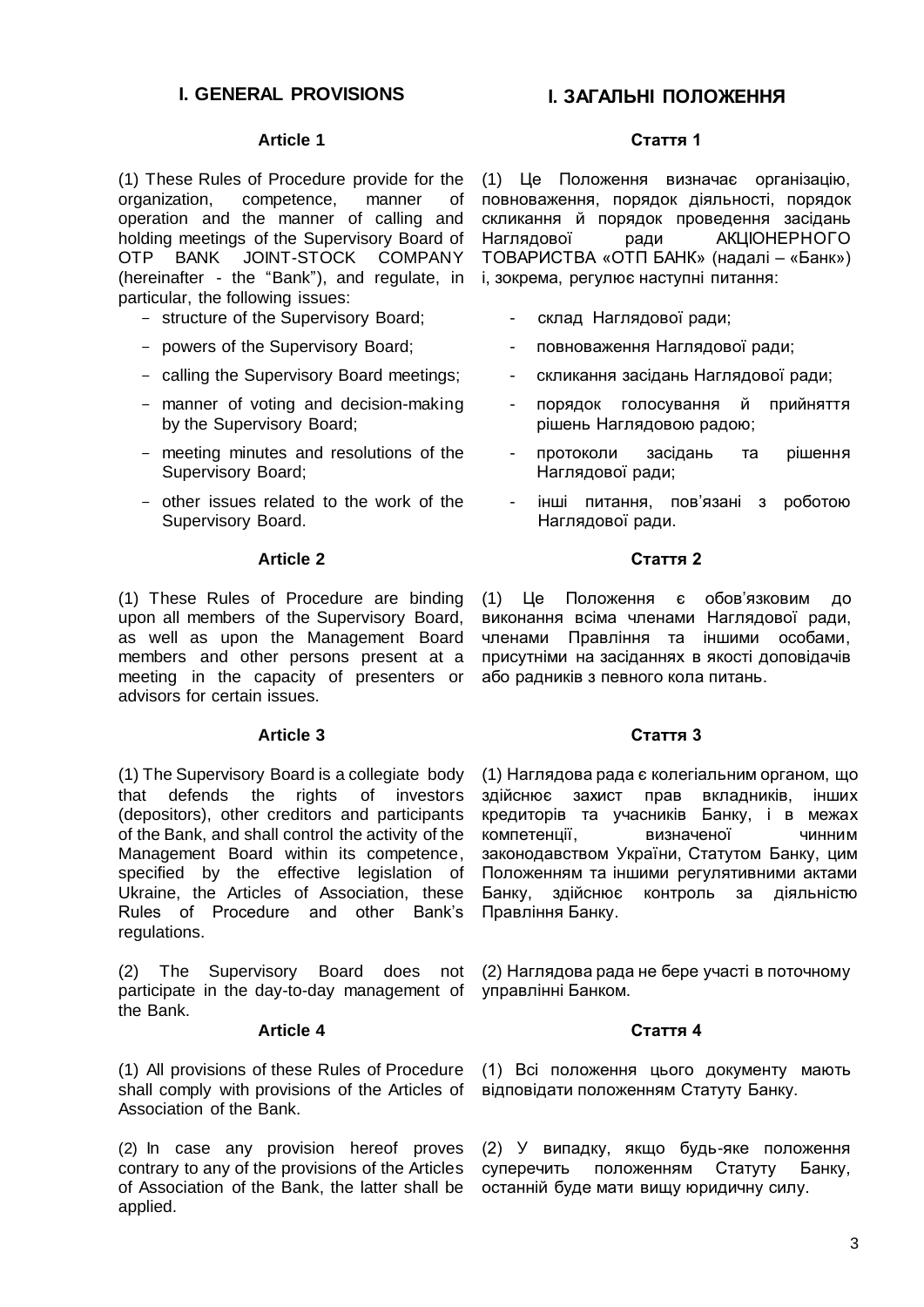#### **II. STRUCTURE OF THE SUPERVISORY BOARD**

#### **Article 5**

(1) The Supervisory Board consists of at least 5 (five) but not more than 8 (eight) members who are elected by the General Shareholders' Meeting from among the participants of the Bank, their representatives and independent members. The Supervisory Board members are elected for a term of not more than three years, with the possibility of re-election. Members of the Supervisory Board can be revoked at any time upon decision of the General Shareholders' Meeting. Persons elected as the members of the Supervisory Board can be re-elected unlimited number of times.

(2) Members of the Supervisory Board shall be elected from among physical persons having full legal capacity. Authorities of a Member of the Supervisory Board are valid after his/her approval by the National Bank of Ukraine. Members of the Supervisory Board can be revoked from fulfilling their duties in the same way as they were appointed.

(3) The members of the Supervisory Board can't be the members of the Management Board, or occupy any other positions in the Bank under labor agreements (contracts) or provide services to the Bank according to the civil agreements. The Supervisory Board by 1/3 (one third) shall consist of independent members, whereat the number of them shall be not less than three persons.

(3.1) A member of the Supervisory Board may not be the head, official and / or member of the Supervisory Board of a bank or other governing body of another bank registered in Ukraine, except as provided by the legislation of Ukraine.

(4) The Supervisory Board shall have a collective suitability that corresponds to the size of the Bank, complexity, volume, types, character of operations which are carried out by the Bank, organizational structure and risk profile of the Bank taking into consideration the peculiarities of the activity of the bank as as systemically important and / or activity of the banking group, to which the Bank belongs.

(5) The National Bank of Ukraine shall determine the collective suitability of the

#### **Стаття 5**

(1) Наглядова рада складається не менше ніж з 5 (п'яти) але не більше ніж з 8 (восьми) осіб, які обираються Загальними Зборами Акціонерів з числа учасників Банку, їх представників та незалежних членів. Члени Наглядової ради обираються на строк не більший ніж три роки, із можливістю переобрання. Члени Наглядової ради можуть відкликатись у будь-який час в залежності від рішення Загальних зборів Акціонерів. Особи, обрані членами Наглядової ради, можуть переобиратися необмежену кількість раз.

(2) Члени Наглядової ради обираються із числа фізичних осіб, що мають повну цивільну дієздатність. Повноваження члена Наглядової ради дійсні після його/її погодження<br>Національним банком України. Члени Національним банком України. Наглядової ради можуть бути відкликані від виконання своїх функцій в такий самий спосіб, яким вони були обрані.

(3) Члени Наглядової ради не можуть входити до складу Правління, а також обіймати інші посади в Банку на умовах трудового договору (контракту) або надавати послуги Банку відповідно до цивільно-правового договору. Наглядова рада не менш як на одну третину має складатися з незалежних членів, при цьому їх кількість не може становити менше трьох осіб.

(3.1) Член Наглядової ради не може бути керівником, посадовою особою та/або членом Наглядової ради банку чи іншого органу управління іншого банку, зареєстрованого в Україні, крім випадків, передбачених законодавством України.

(4) Наглядова рада повинна мати колективну придатність, яка відповідає розміру Банку, складності, обсягам, видам, характеру здійснюваних Банком операцій, організаційній структурі та профілю ризику Банку, а також враховує особливості діяльності Банку як системно важливого (за наявності такого статусу) та/або діяльності банківської групи, до складу якої входить Банк.

(5) Національний банк України у встановленому ним порядку визначає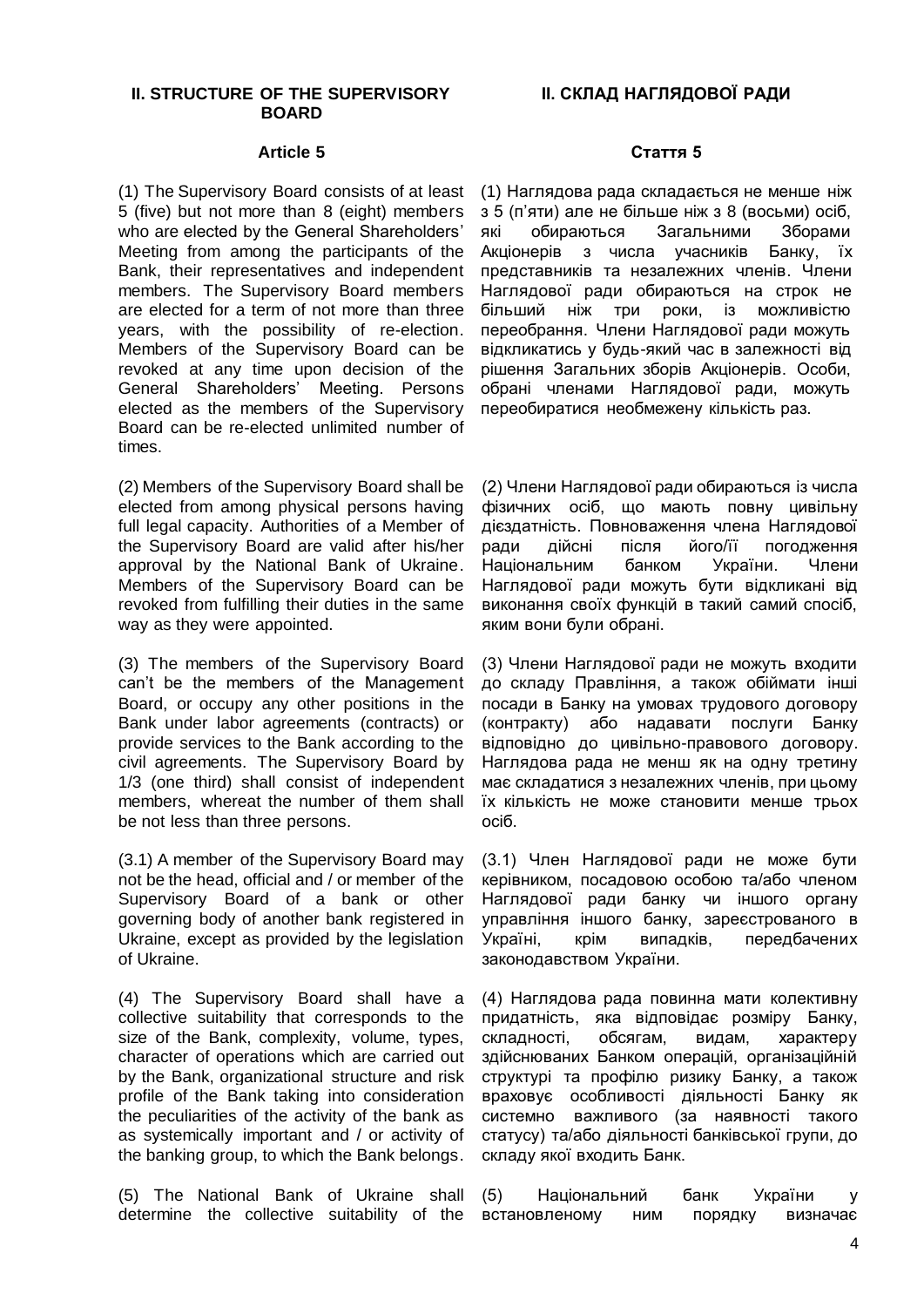Bank's Supervisory Board in accordance with the procedure established by it and assess its effective control over the Bank's activities, taking into account the size of the Bank, complexity, volume, types, nature of the Bank's operations, organizational structure and risk profile of the Bank, as well as peculiarities of activity of the Bank as systemically important and / or activity of the banking group, to which the Bank belongs. Criteria for assessing the collective suitability of the Bank's Supervisory Board and ensuring its effective control over the Bank's activities are determined by the National Bank of Ukraine.

(6) The independent members of the Supervisory Board shall meet the requirements established by law to the independence of members of the supervisory board of a joint-stock company. The National Bank of Ukraine has the right to determine additional requirements for independent members of supervisory board of banks. The Bank shall control the compliance of independent members of the Supervisory Board with the requirements of the Law of Ukraine "On Banks and Banking" and other laws of Ukraine, as well as regulations of the National Bank of Ukraine, and in case of discrepancies - to replace such independent members of the Supervisory Board.

(7) At the request of the National Bank of Ukraine, the Bank shall take measures to change the personal structure of the Bank's Supervisory Board.

(8) The election of a personal composition of the Supervisory Board is carried out without the use of a cumulative voting.

(9) Chairman of the Supervisory Board is elected by the General Shareholders' Meeting from among the Members of the Supervisory Board. In case the Chairman of the Supervisory Board is not able to exercise his/her powers the latter shall be exercised by one of members of the Supervision Board pursuant to its (Supervisory Board) decision.

(10) The National Bank of Ukraine in the determined by it order agrees to positions of the Chairman and Members of the Supervisory Board of the Bank (candidatures to positions of the Chairman and Members of the Supervisory Board of the Bank). The Chairman and Members of the Supervisory Board of the Bank must meet the qualification

наявність у Наглядової ради Банку колективної придатності та здійснює оцінку забезпечення нею ефективного контролю за діяльністю Банку з урахуванням розміру Банку, складності, обсягів, видів, характеру здійснюваних Банком операцій, організаційної структури та профілю ризику Банку, а також особливостей діяльності Банку як системно важливого (за наявності такого статусу) та/або діяльності банківської групи, до складу якої входить Банк. Критерії оцінки колективної придатності Наглядової ради Банку та забезпечення нею ефективного контролю за діяльністю банку визначаються Національним банком України.

(6) Незалежні члени Наглядової ради повинні відповідати вимогам, установленим законом щодо незалежності членів наглядової ради акціонерного товариства. Національний банк України має право визначати додаткові вимоги до незалежних членів наглядової ради банків. Банк зобов'язаний забезпечувати контроль за відповідністю незалежних членів Наглядової ради вимогам Закону України «Про банки та банківську діяльність» та інших законів України, а також нормативно-правових актів Національного банку України, а в разі виявлення невідповідності - забезпечити заміну таких незалежних членів Наглядової ради.

(7) Банк зобов'язаний на вимогу Національного банку України вжити заходів для зміни персонального складу Наглядової ради Банку.

(8) Обрання персонального складу Наглядової ради здійснюється без застосування кумулятивного голосування.

(9) Голова Наглядової ради обирається Загальними зборами Акціонерів з числа членів Наглядової ради. У разі неможливості виконання головою Наглядової ради своїх повноважень його повноваження здійснює один із членів Наглядової ради за її рішенням.

(10) Національний банк України у встановленому ним порядку погоджує на посади голову та членів Наглядової ради Банку (кандидатів на посади голови та членів Наглядової ради Банку). Голова та члени Наглядової ради Банку повинні відповідати кваліфікаційним вимогам щодо ділової репутації та професійної придатності.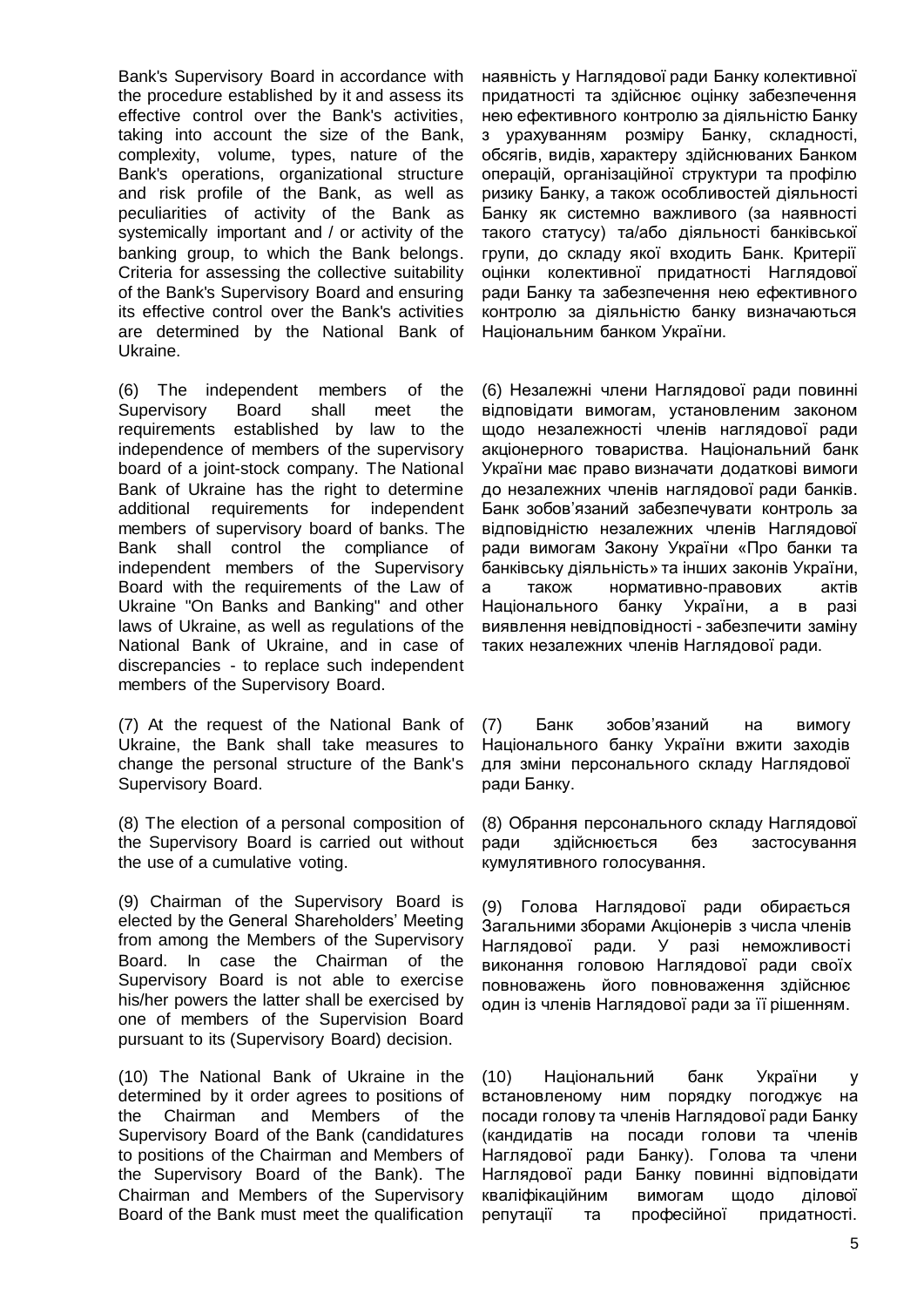requirements to the business reputation and professional fitness. Qualification requirements are established by the National bank of Ukraine.

(11) The General Meeting of the Shareholders of the Bank can take decisions about pre-term termination of authorities of the Supervisory Board members and simultaneously elect new members of the Supervisory Board.

(12) Rights, obligations, work order, remuneration payment and responsibility of the Chairman and Members of the Supervisory Board are stipulated by the acting legislation, Articles of Association, these Rules of Procedure of the Supervisory Board of the Bank, Remuneration Regulation of the members of the Supervisory Board of the Bank and also by civil or labor agreement (contract) which is concluded with each member of the Supervisory Board after election to the position. Such a contract on behalf of the Bank is signed by the Chairman of the Management Board or another person authorized by the General Meeting of Shareholders on conditions approved by the Shareholder's Resolution. In case of concluding of such a civil contract with a member of the Supervisory Board, the civil contract may require payment or not.

(13) Chairman and Members of the Supervisory Board shall take personal responsibility for non-fulfillment or improper fulfillment of their obligations hereunder in the size and procedure, stipulated by the effective Ukrainian legislation and in compliance with the respective civil agreement (contract) concluded with the Chairman/Member of the Supervisory Board of the Bank.

(14) Authority of a member of the Supervisory Board (with simultaneous termination of agreement (contract) shall cease without decision of the General Meeting of Shareholders in the following cases:

- a) by his/her own will on condition of two weeks prior written notice to the Bank;
- b) in case of impossibility of fulfillment by a Supervisory Board member of duties due to his/her state of health;
- c) in case of coming into force of a sentence or court's decision on administering punishment to him/her, which eliminates the possibility to fulfill duties of a Supervisory Board member;

Кваліфікаційні вимоги встановлюються Національним банком України.

(11) Загальні збори Акціонерів Банку можуть прийняти рішення про дострокове припинення повноважень членів Наглядової ради та одночасне обрання нових членів.

(12) Права, обов'язки, порядок роботи, виплати винагороди та відповідальність голови та членів Наглядової ради визначаються чинним законодавством, Статутом, цим Положенням про Наглядову раду Банку, Положенням про винагороду членів Наглядової ради Банку, а також цивільно-правовим чи трудовим договором (контрактом), що укладається з кожним Членом Наглядової ради при обранні (призначенні) на посаду. Такий договір від імені Банку підписується головою Правління чи іншою уповноваженою Загальними зборами Акціонерів особою на умовах, затверджених рішенням Акціонера. У разі укладення з членом Наглядової ради Банку цивільно-правового договору такий цивільно-правовий договір може бути або оплатним, або безоплатним.

(13) Голова та члени Наглядової ради несуть персональну відповідальність за невиконання або неналежне виконання своїх обов'язків у обсягах та порядку, визначеному чиним законодавством України та відповідним цивільно-правовим договором (контрактом) із головою/членом Наглядової ради Банку.

(14) Без рішення Загальних зборів Акціонерів повноваження члена Наглядової ради (з одночасним припиненням договору (контракту) припиняються:

- а) за його/її бажанням за умови письмового повідомлення про це Банку за два тижні;
- б) в разі неможливості виконання обов'язків члена Наглядової ради за станом здоров'я;
- в) в разі набрання законної сили вироком чи рішенням суду, яким його засуджено до покарання, що виключає можливість виконання обов'язків члена Наглядової Ради;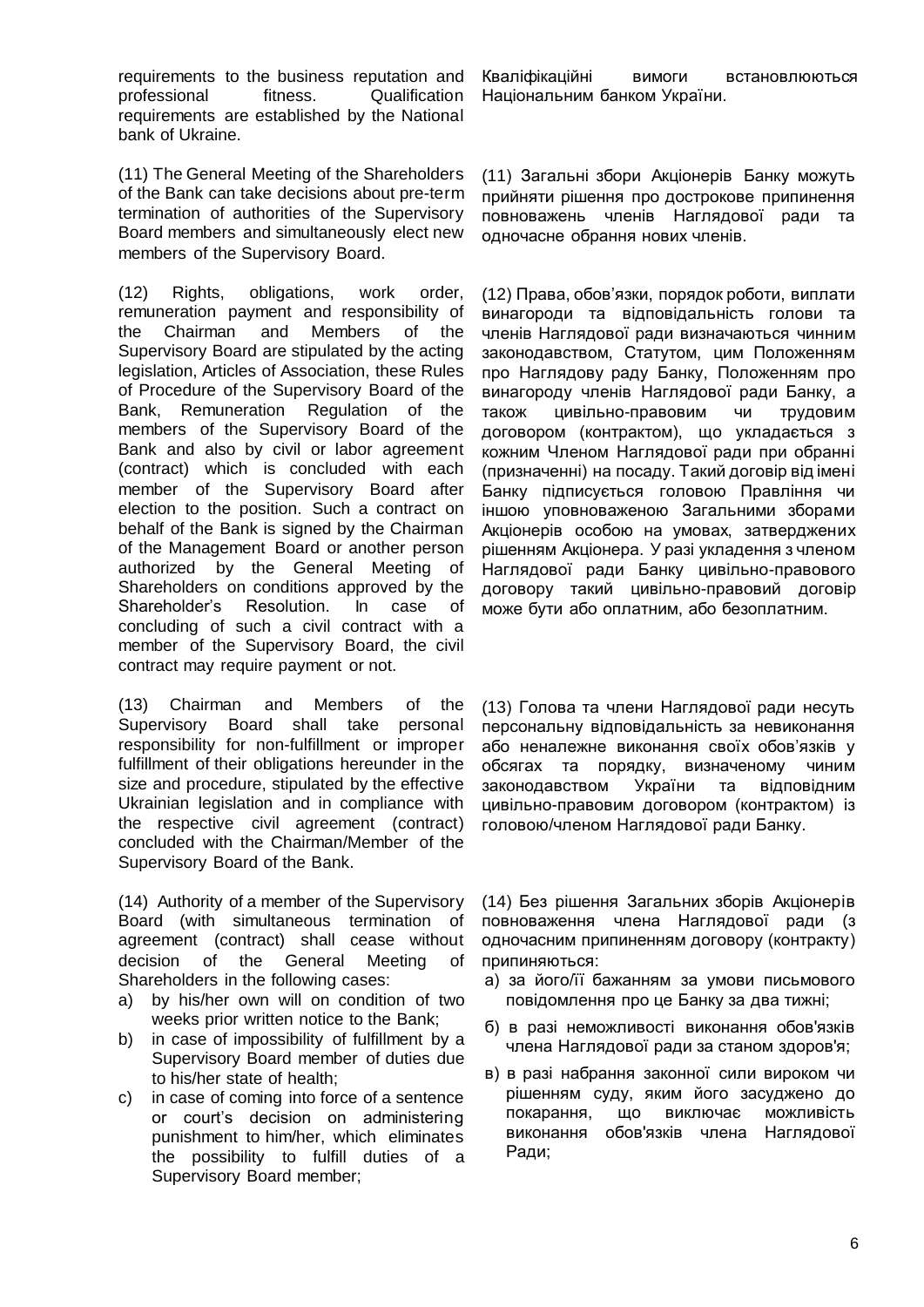- d) in case of death, being declared of legal disability, limited legal ability, missing, or dead;
- e) in case of obtaining by the Bank of a written notification on the replacement of a member of the Supervisory Board, who is a representative of the Shareholder;
- f) in case of expiry of term of a civil agreement/contract concluded with a member of the Supervisory Board or on other reasons stipulated by this agreement/contract.

(15) If an independent member of the Supervisory Board of the Bank does not any longer meet the requirements established by the Law of Ukraine "On Joint-Stock Companies" regarding independent members of the Supervisory Board of the Bank, he/she must resign from his/her powers ahead of time by means of submitting a respective written notice to the Bank.

(16) The National Bank of Ukraine has a right to demand withdrawal of authorities of a Supervisory Board member if he/she fulfills his/her duties improperly.

(17) Members of the Supervisory Board bear responsibility for activity of the Bank within their competence.

(18) Ceasing of the authorities of a member of the Supervisory Board of the Bank means a simultaneous termination of the agreement (contract) concluded with him/her.

# **Article 6**

(1) The Supervisory Board operates in meetings chaired by the Supervisory Board Chairman.

(2) The Chairman of the Supervisory Board organizes the Supervisory Board's work, convokes the Supervisory Board meetings and chairs them. He opens the General Meetings of Shareholders, arranges election of secretary of the General Meeting of Shareholders / Supervisory Board, and exercises other authorities, as stipulated by the Articles of Association and these Rules.

(3) When the Chairman of the Supervisory Board is absent for any reason from the meeting, the other member authorized by the Supervisory Board shall assume all the rights and obligations of the Chairman, including the

- г) в разі смерті, визнання його недієздатним, обмежено дієздатним, безвісно відсутнім, померлим;
- ґ) у разі отримання Банком письмового повідомлення про заміну члена Наглядової ради, який є представником Акціонера;
- д) в разі закінчення строку цивільно-правового договору (контракту), укладеного з членом Наглядової ради, або з інших підстав передбачених цим договором/контрактом.

(15) У разі якщо незалежний член Наглядової ради Банку перестає відповідати вимогам, встановленим Законом України «Про акціонерні товариства» стосовно незалежних членів Наглядової ради Банку, він/вона повинен/-нна скласти свої повноваження достроково шляхом подання відповідного письмового повідомлення Банку.

(16) Національний банк України має право вимагати припинення повноважень члена Наглядової ради, якщо він/вона неналежним чином виконує свої функції.

(17) Члени Наглядової ради несуть відповідальність за діяльність Банку у межах своєї компетенції.

(18) Із припиненням повноважень члена Наглядової ради одночасно припиняється дія договору (контракту), укладеного з ним/нею.

# **Стаття 6**

(1) На засіданнях Наглядової ради головує голова Наглядової ради.

(2) Голова Наглядової ради організовує її роботу, скликає засідання Наглядової ради та головує на них. Він відкриває Загальні збори, організовує обрання секретаря Загальних зборів Акціонерів/ Наглядової ради, здійснює інші повноваження, передбачені Статутом та цим Положенням.

(3) Якщо голова Наглядової ради з будь-якої причини відсутній на засіданні, права та обов'язки голови, включаючи право головувати на Загальних зборах Акціонерів, виконує інший уповноважений Радою член Наглядової ради.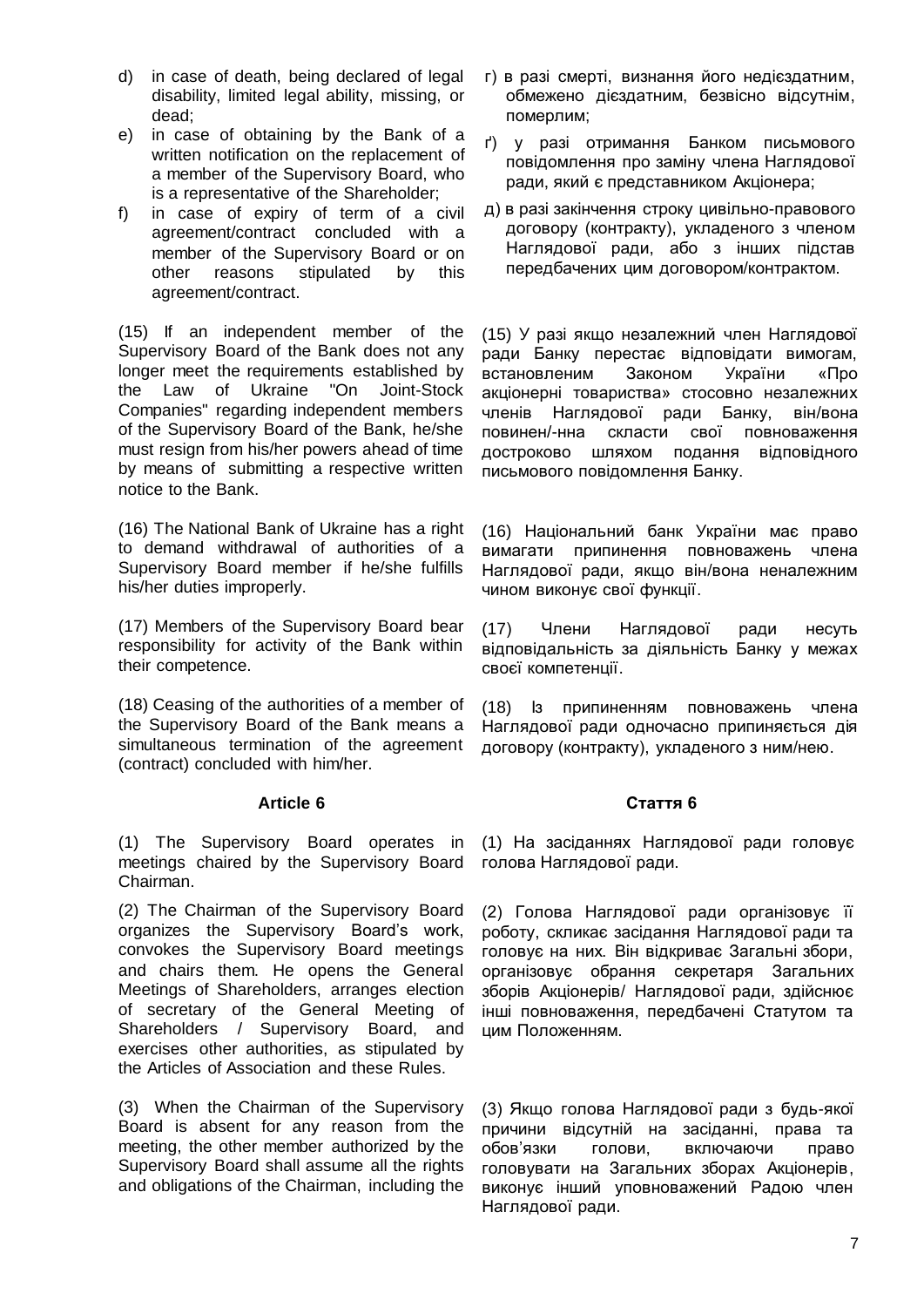# **III. POWERS OF THE SUPERVISORY BOARD ІІІ. ПОВНОВАЖЕННЯ НАГЛЯДОВОЇ РАДИ**

#### **Article 7**

(1) The exclusive competence of the Supervisory Board covers such functions:

- 1) approval of internal regulations on the Management Board, committees of the Supervisory Board, structural subdivisions on risk management, compliance, internal audit, other structural subdivisions directly subordinated to the Supervisory Board, which, in particular, should include the procedure of reporting to the Supervisory Board, as well as approval of internal regulations governing the Bank's activities, except for those referred to the exclusive competence of the General Meeting of Shareholders by the legislation of Ukraine, and those delegated by the Supervisory Board for approval to the Management Board;
- 2) approval of the regulation on the remuneration of the members of the Management Board;
- 3) approval of the report on the remuneration of the members of the Management Board;
- 4) preparation of a draft of agenda of the General Meeting of the Shareholders of the Bank, making decision on the date of its holding and on including proposals to the draft of agenda with exception of convening an extraordinary (unscheduled) General Meeting by the Shareholder;
- 5) calling General Meeting of the Shareholders of the Bank, making decision on convening a regular or extraordinary (unscheduled) General Meeting of the Shareholders in accordance with the Articles of Association and in cases, envisaged by the legislation;
- 6) giving a notice to the Shareholder about convening the General Meeting of the Shareholders of the Bank, according to the legislation;
- 7) making decision on sale of shares prior redeemed by the Bank;
- 8) making decision on placement of securities by the Bank, with exception of

# **Стаття 7**

(1) До виключної компетенції Наглядової ради належать такі функції:

- 1) затвердження внутрішніх положень про Правління, про комітети Наглядової ради, про структурні підрозділи з управління ризиками, контролю за дотриманням норм (комплаєнс), внутрішнього аудиту, про інші структурні підрозділи, підпорядковані безпосередньо Наглядовій раді, які, зокрема, повинні включати порядок звітування перед Наглядовою радою, а також затвердження внутрішніх положень, якими регулюється діяльність Банку, крім тих, що віднесені до виключної компетенції Загальних зборів Акціонерів законодавством України, та тих, що рішенням Наглядової ради передані для затвердження Правлінню;
- 2) затвердження Положення про винагороду членів Правління;
- 3) затвердження звіту про винагороду членів Правління;
- 4) підготовка проекту порядку денного Загальних зборів Акціонерів Банку, прийняття рішення про дату їх проведення та про включення пропозицій до проекту порядку денного, крім скликання акціонерами позачергових Загальних зборів Акціонерів;
- 5) скликання Загальних зборів Акціонерів Банку, прийняття рішення про проведення чергових або позачергових Загальних зборів Акціонерів відповідно до Статуту та у випадках, встановлених законодавством;
- 6) повідомлення акціонерів про проведення Загальних зборів Акціонерів Банку відповідно до законодавства;
- 7) прийняття рішення про продаж акцій раніше викуплених Банком;
- 8) прийняття рішення про розміщення Банком цінних паперів, крім акцій;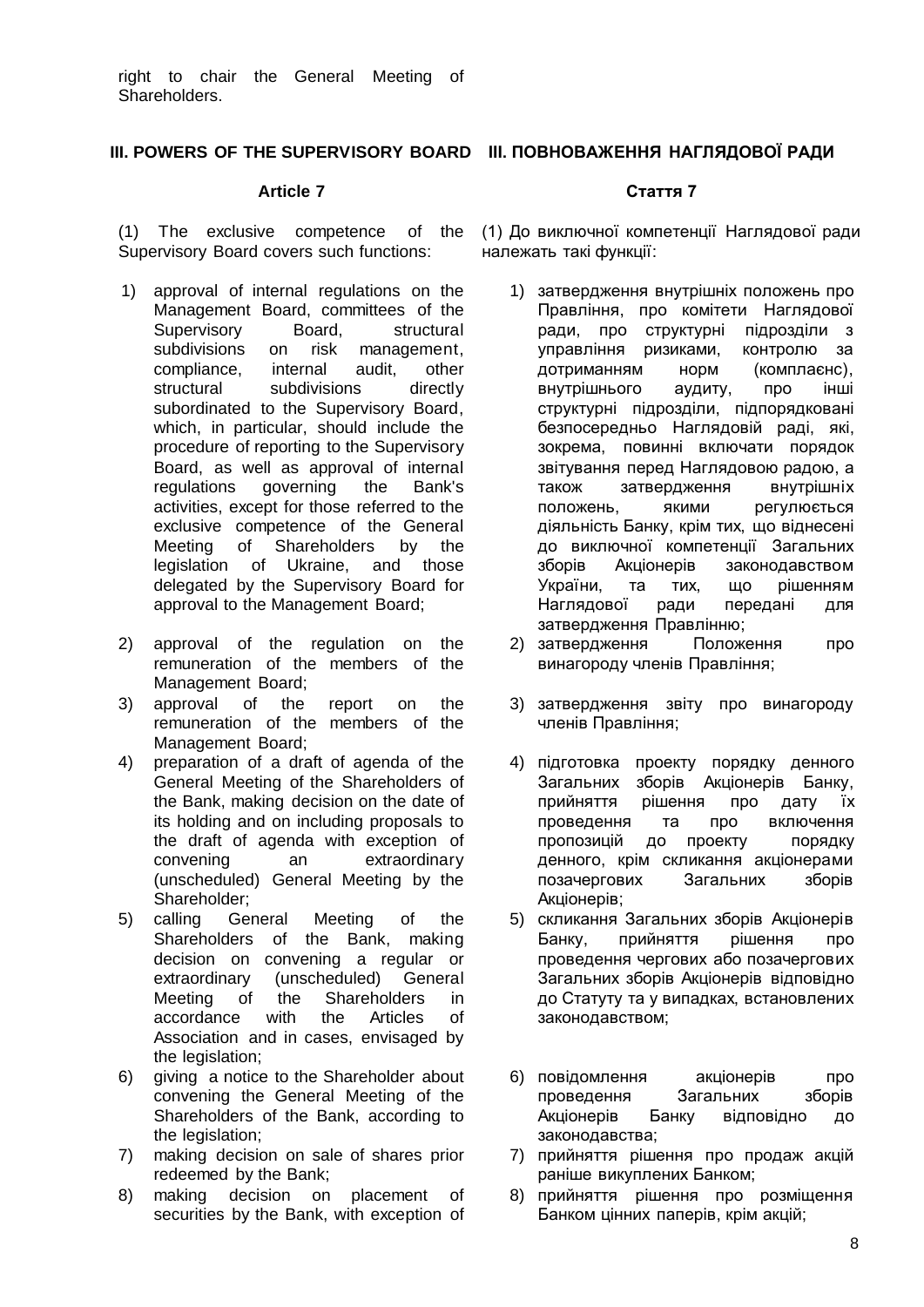shares;

- 9) making decision on redemption of placed by the Bank securities with exception of shares;
- 10) approval of market value of property in cases envisaged by the current legislation;
- 11) election and termination of powers of the chairman and members of the Management Board, election and dismissal of the head of the Internal Audit sub-division of the Bank, the Chief Risk Officer of the Bank (the head of the Risk Management sub-division (CRO)) and the Chief Compliance Officer of the Bank (the head of the Compliance sub-division (CCO));
- 12) consideration of the Management Board report and approval of measures by the results of its consideration;
- 13) making decision on dismissal of the сhairman or a member of the Management Board from performing powers and appointment of a person, temporary acting as the сhairman of the Management Board;
- 14) appointment and dismissal of chairman and members of other Bank's bodies, namely: of the Main Credit Committee and the Asset-Liability Management Committee of the Bank;
- 15) election of registration commission, except of cases as provided by the legislation;
- 16) defining the date of compiling a list of persons who are entitled to receive dividends, a procedure and terms the payment within the term specified by the effective legislation;
- 17) defining the date of compiling the list (register) of Shareholders, who shall be informed about holding a General Meeting of the Shareholders and are entitled to participate in it;
- 18) making decisions on issues which belong to the competence of the Supervisory Board in accordance with the legislation of Ukraine in cases of merger, takeover, splitting, separation or transformation of the Bank;
- 19) defining probability of the Bank's insolvency because it taking obligation or non-performing its obligations, including as a result of dividend payment or shares purchase;
- 20) making decision on electing appraiser of the Bank's property and approving conditions of a contract to be concluded with it, defining amount to be paid for its
- 9) прийняття рішення про викуп розміщених Банком цінних паперів, крім акцій;
- 10) затвердження ринкової вартості майна у випадках, передбачених законодавством;
- 11) призначення та припинення повноважень голови та членів Правління, призначення та звільнення керівника підрозділу внутрішнього аудиту Банку, головного ризикменеджера Банку (керівника підрозділу з управління ризиками (CRO)) та головного комплаєнс-менеджера Банку (керівника підрозділу контролю за дотриманням норм (комплаєнс) (ССО));
- 12) розгляд звіту Правління та затвердження заходів за результатами його розгляду;
- 13) прийняття рішення про відсторонення голови або члена Правління від здійснення повноважень та обрання особи, яка тимчасово здійснюватиме повноваження голови Правління;
- 14) обрання та припинення повноважень голови і членів інших органів Банку, а саме: головного Кредитного Комітету та Комітету з управління активами та пасивами Банку;
- 15) обрання реєстраційної комісії, за винятком випадків, встановлених законодавством;
- 16) визначення дати складення переліку осіб, які мають право на отримання дивідендів, порядку та строків виплати дивідендів у межах граничного строку, визначеного чинним законодавством;
- 17) визначення дати складення переліку акціонерів, які мають бути повідомлені про проведення Загальних зборів Акціонерів та мають право на участь у Загальних зборах Акціонерів;
- 18) вирішення питань, віднесених до компетенції Наглядової ради чинним законодавством, у разі злиття, приєднання, поділу, виділу або перетворення Банку;
- 19) визначення ймовірності визнання Банка неплатоспроможним внаслідок прийняття ним на себе зобов'язань або їх виконання, у тому числі внаслідок виплати дивідендів або викупу акцій;
- 20) прийняття рішення про обрання оцінювача майна Банка та затвердження умов договору, що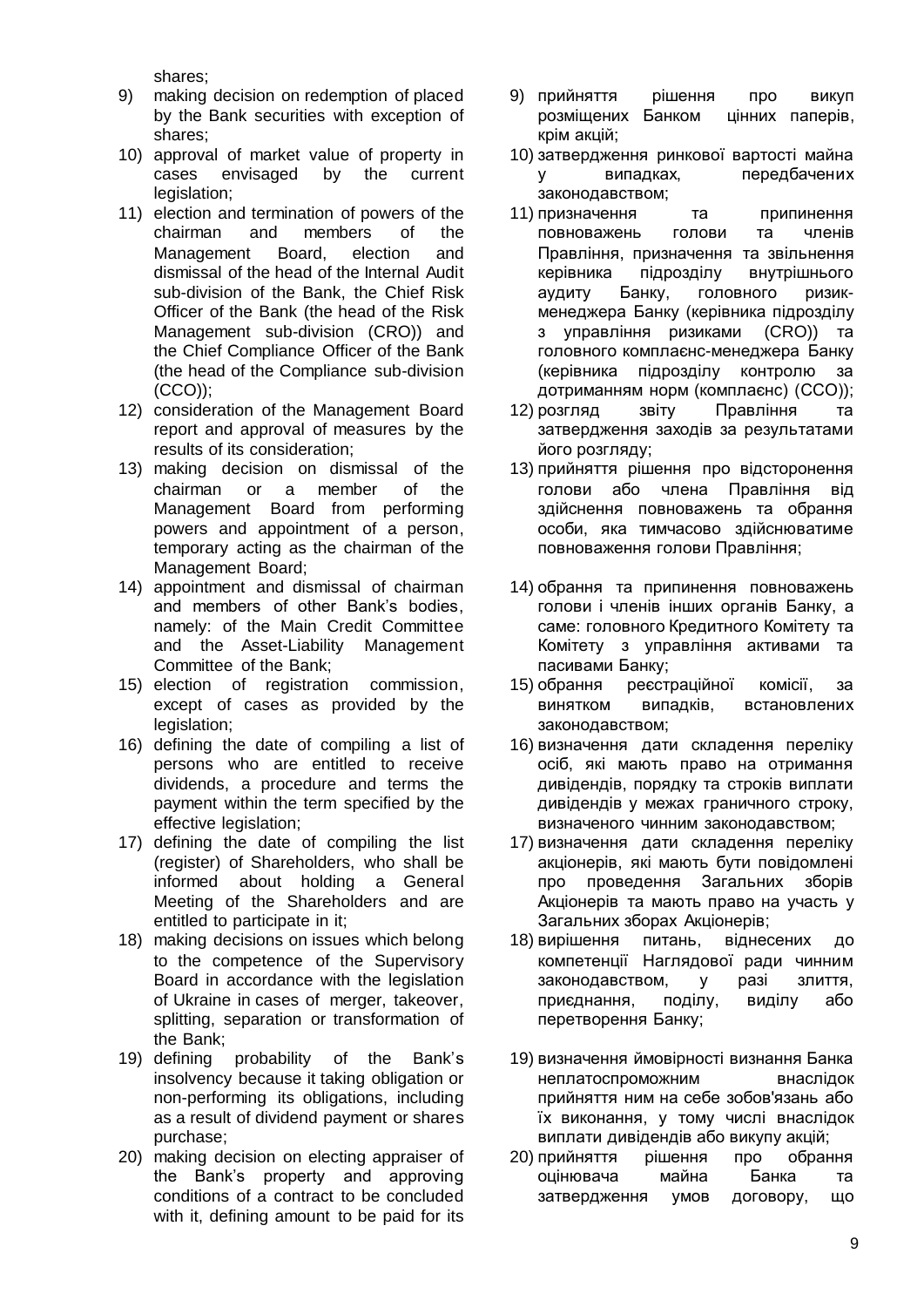services;

- 21) making decision on electing (change) of depository and/or clearing agency and approval of conditions of a contract to be concluded with it, defining amount to be paid for its services;
- 22) submitting to the Shareholders, in cases as provided by the legislation, of proposals about purchase of shares in their possession (belonging to them);
- 23) approval and control over the implementation of the Bank's strategy, business plan, Bank's activities recovery plans, financing of the Bank in crisis situations, ensuring the continuous operation of the Bank;
- 24) ensuring the organization of effective corporate governance in accordance with the principles (code) of corporate governance approved by the General Meeting of Shareholders;
- 25) approval and control over fulfillment of the Bank's budget, including the financing of the Risk Management sub-division, the Compliance sub-division and the Internal Audit sub-division;
- 26) approval and control over realization of the strategy and the operative plan of management of problem assets of the Bank;
- 27) approval of internal bank documents on risk management in accordance with the requirements of regulations of the National Bank of Ukraine and monitoring their implementation, compliance and timely updating (updating);
- 28) ensuring the functioning and control over efficiency of a comprehensive and adequate internal control system, including the risk management system, and the internal audit system;
- 29) approval and control over compliance with the risk management strategies and policies, declaration of risk appetite, list of limits (restrictions) on risks of the Bank;
- 30) approval and control over observance of the code of conduct (ethics), policy of prevention, detection and management of conflicts of interest in the Bank;

укладатиметься з ним, встановлення розміру оплати його послуг;

- 21) прийняття рішення про обрання (заміну) депозитарної та/або клірингової установи та затвердження умов договору, що укладатиметься з нею, встановлення розміру оплати її послуг;
- 22) надсилання у випадках, передбачених законодавством, пропозиції акціонерам про придбання належних їм акцій;
- 23) затвердження та контроль за реалізацією стратегії Банку, бізнесплану, планів відновлення діяльності Банку, фінансування Банку в кризових ситуаціях, забезпечення безперервної діяльності Банку;
- 24) забезпечення організації ефективного корпоративного управління відповідно до принципів (кодексу) корпоративного управління, затверджених Загальними зборами Акціонерів;
- 25) затвердження та контроль за виконанням бюджету Банку, у тому числі фінансування підрозділів з управління ризиками, підрозділу контролю за дотриманням норм (комплаєнс), підрозділу внутрішнього аудиту;
- 26) затвердження та контроль за реалізацією стратегії та оперативного плану управління проблемними активами Банку;
- 27) затвердження внутрішньо-банківських документів з питань управління ризиками відповідно до вимог нормативно-правових актів Національного Банку України та здійснення контролю за їх впровадженням, дотриманням та своєчасним оновленням (актуалізацією);
- 28) забезпечення функціонування та контроль за ефективністю комплексної та адекватної системи внутрішнього контролю Банку, у тому числі системи управління ризиками, внутрішнього аудиту;
- 29) затвердження та контроль за дотриманням стратегій і політик управління ризиками, декларації схильності до ризиків, переліку лімітів (обмежень) щодо ризиків Банку;
- 30) затвердження та контроль за дотриманням кодексу поведінки (етики), політики запобігання, виявлення та управління конфліктами інтересів у Банку;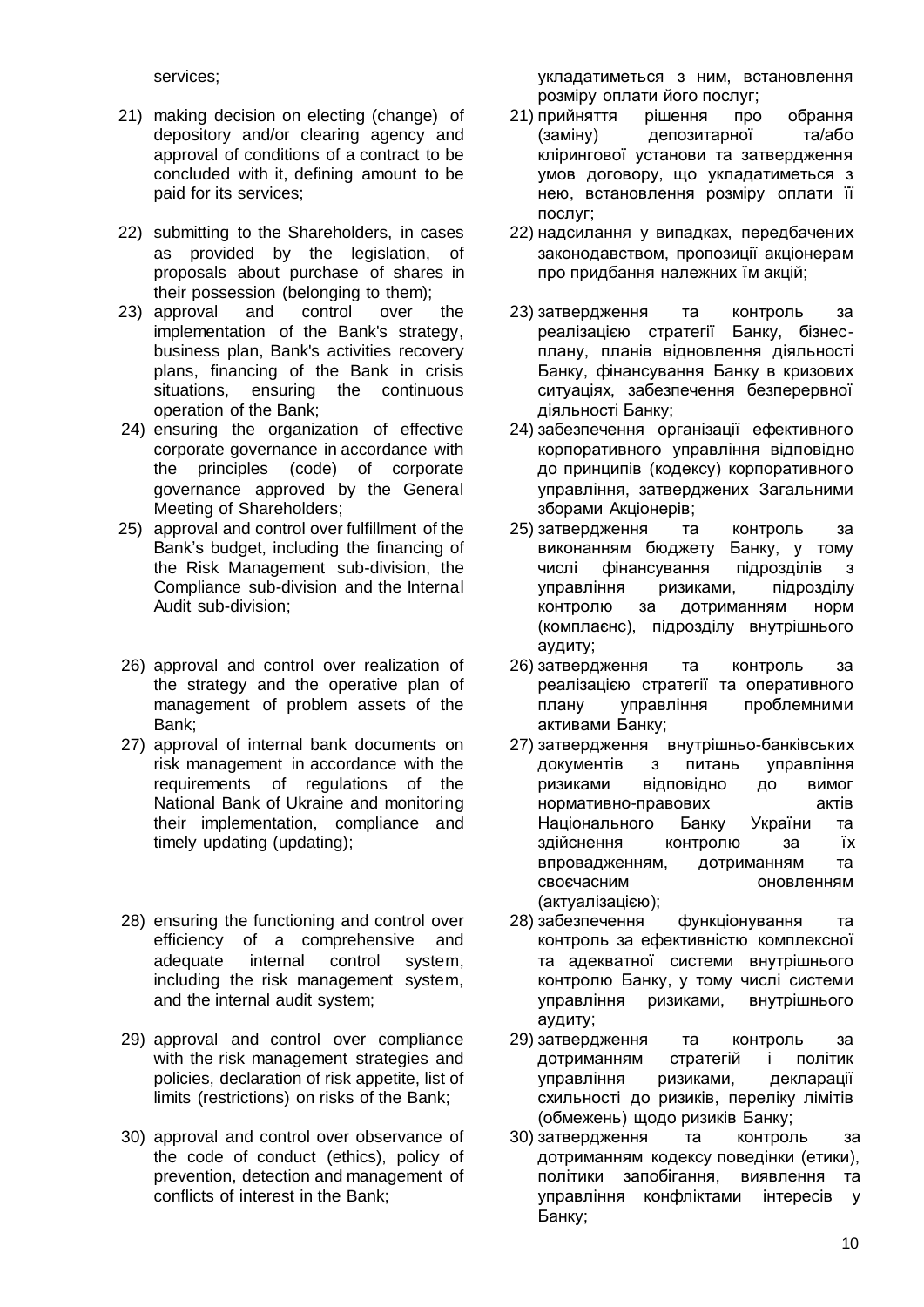- 31) introduction and control over the functioning of the mechanism of confidential notification of unacceptable behavior in the Bank and response to such notifications;
- 32) defining resources of capitalization and other financing of the Bank;
- 33) defining the Bank's Credit policy;
- 34) approval of the Bank's organizational structure, as well as the structure of the Risk Management sub-division, the Compliance sub-division and the Internal Audit sub-division;
- 35) determining the nature, format and scope of information on risks, reviewing risk management reporting and, if the risk profile of the Bank does not meet the approved risk appetite, making immediate decision on the application of adequate measures to mitigate risks;
- 36) exercising control over the activity of the Management Board, sub-divisions of risk management, compliance, internal audit and bringing recommendations concerning its improvement;
- 37) carrying out an annual assessment of the effectiveness of the activity of the Management Board on the whole and each member of the Management Board separately, of the Risk Management, the Compliance, the Internal Audit subdivisions, assessment of compliance of the members of the Management Board, the Chief Risk Officer (CRO), the Chief Compliance Officer (CCO), the Head of the Internal Audit sub-division with the qualification requirements, assessment of compliance of the collective suitability (fitness) of the Management Board with the size of the Bank, complexity, volume, types, nature of the Bank's operations, organizational structure and risk profile of the Bank, taking into account the peculiarities of the Bank's activities as systemically important (if such status is assigned to the Bank) and / or the activities of the banking group to which the Bank belongs, as well as measures to improve mechanisms of activity of the Management Board and the Risk Management, the Compliance, the Internal Audit sub-divisions based on the results of such assessment;
- 38) defining the order of work and work plans of Internal Audit sub-division and control over its activity;
- 31) запровадження та контроль за функціонуванням механізму конфіденційного повідомлення про неприйнятну поведінку у Банку та реагування на такі повідомлення;
- 32) визначення джерел капіталізації та іншого фінансування Банку;
- 33) визначення кредитної політики Банку;
- 34) затвердження організаційної структури Банку, а також структури підрозділу з управління ризиками, підрозділу контролю за дотриманням норм (комплаєнс), підрозділу внутрішнього аудиту;
- 35) визначення характеру, формату та обсягу інформації про ризики, розгляд управлінської звітності про ризики та, якщо профіль ризику Банку не відповідає затвердженому ризик-апетиту, прийняття невідкладних рішень щодо застосування адекватних заходів для пом'якшення ризиків;
- 36) здійснення контролю за діяльністю Правління, підрозділів з управління ризиками, контролю за дотриманням норм (комплаєнс), внутрішнього аудиту та внесення рекомендацій щодо її вдосконалення;
- 37) здійснення щорічної оцінки ефективності діяльності Правління загалом та кожного члена Правління зокрема, підрозділів з управління ризиками, контролю за дотриманням норм (комплаєнс), внутрішнього аудиту, оцінки відповідності членів Правління, головного ризик-менеджера (CRO), головного комплаєнс-менеджера (CCO), керівника підрозділу внутрішнього аудиту кваліфікаційним вимогам, оцінки відповідності колективної придатності Правління розміру Банку, складності, обсягам, видам, характеру здійснюваних Банком операцій, організаційній структурі та профілю ризику Банку з урахуванням особливостей діяльності Банку як системно важливого (за наявності такого статусу) та/або діяльності банківської групи, до складу якої входить Банк, а також вжиття заходів з удосконалення механізмів діяльності Правління та підрозділів з управління ризиками, контролю за дотриманням норм (комплаєнс), внутрішнього аудиту за результатами такої оцінки;
- 38) визначення порядку роботи та планів роботи підрозділу внутрішнього аудиту і контроль за його діяльністю;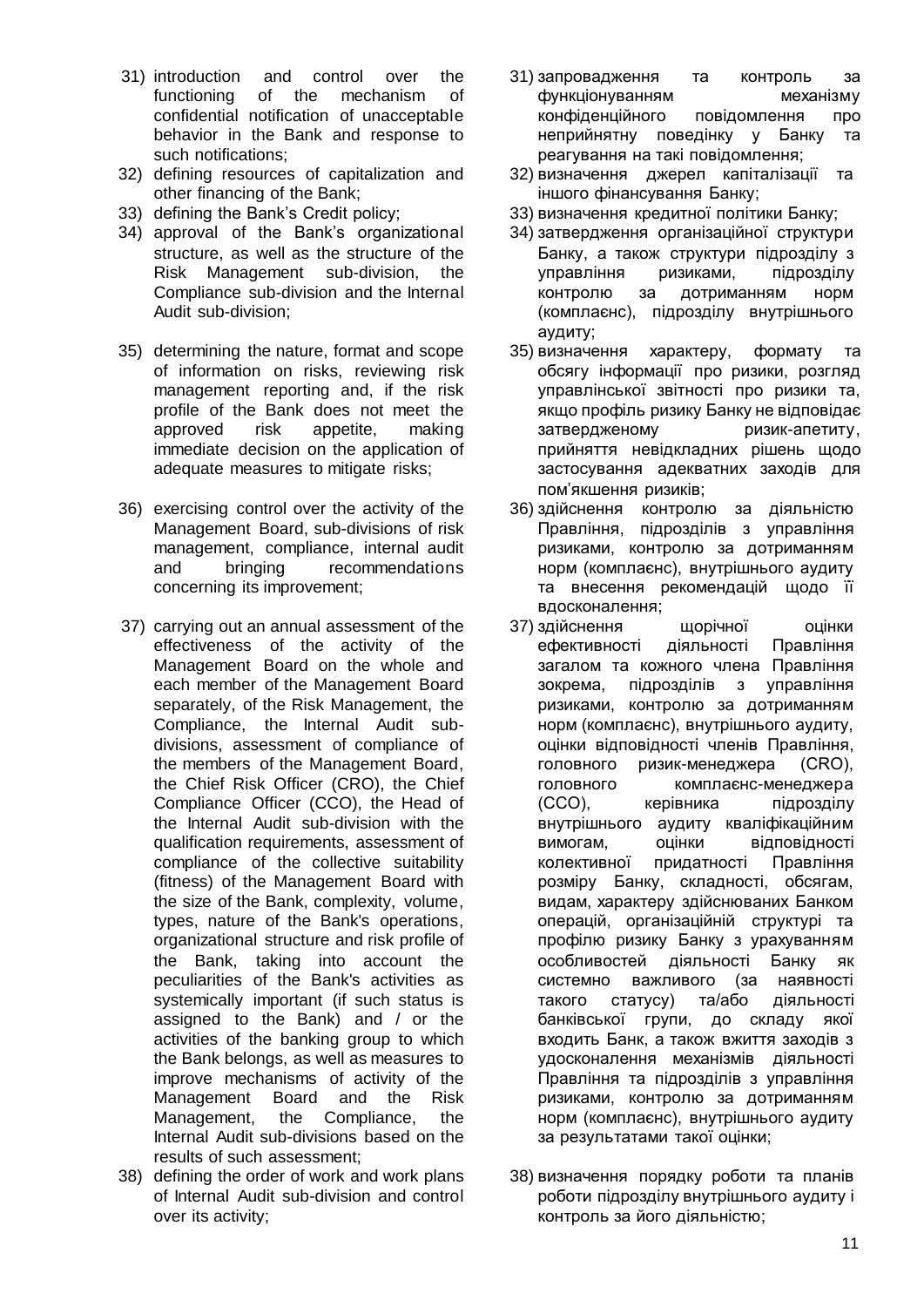38.1) approval of the Bylaws of Internal Audit sub-division of the Bank (and changes to them), the Annual Report and Annual Audit Plan (and changes to it) of the Bank's Internal Audit sub-division; 38.2) ensuring that the internal audit system of the Bank complies with the General Internal Audit Requirements and Рractice, applied by Internal Audit of the Shareholder of the Bank;

- 39) defining the audit firm for conducting an external audit, including for conducting an annual audit of financial statements, approval of the terms of the contract concluded with audit firm, setting the amount of payment for services;
- 40) consideration of a conclusion of external audit of the Bank and preparation of recommendations to the General Meeting of the Shareholders for making decision on the conclusion of external audit;
- 41) control over elimination of deficiencies, revealed by the National Bank of Ukraine and other state authorities, that within their competences perform supervision over the Bank's activity, Internal Audit sub-division and audit firm, by the results of external audit carrying out;
- 42) making decision on establishing, reorganization and liquidation of legal entities, establishment of branches and representation offices of the Bank on the territory of others states, approval of their Articles of Association and Bylaws, as well as on the Bank's participation in legal entities constituting 10 and more percent of their authorized capital;
- 43) approval of conditions of civil, labor agreements (contracts) that are concluded with members of the Management Board of the Bank and the head and employees of Internal Audit sub-division, the Chief Risk Officer (CRO), the Chief Compliance Officer (CCO), determining amount of their remuneration;
- 44) exercising control over timely provision (publishing) by the Bank of reliable information on its activity in accordance with the legislation of Ukraine, including the normative acts of the National Bank of Ukraine, publishing by the Bank of information on the principles (code) of

38.1) затверджує Положення про підрозділ внутрішнього аудиту Банку (та зміни до нього), Річний Звіт та Річний План Аудиту (та зміни до нього) підрозділу внутрішнього аудиту Банку; 38.2) забезпечує, щоб система внутрішнього аудиту Банку відповідала Загальним Вимогам та Практикам Внутрішнього Аудиту, що застосовуються Внутрішнім аудитом акціонера Банку;

- 39) визначення аудиторської фірми для проведення зовнішнього аудиту, у тому числі для проведення щорічної аудиторської перевірки фінансової звітності, затвердження умов договору, що укладається з аудиторською фірмою, встановлення розміру оплати послуг;
- 40) розгляд висновку зовнішнього аудиту Банку та підготовка рекомендацій Загальним зборам Акціонерів для прийняття рішення щодо висновку зовнішнього аудиту;
- 41) контроль за усуненням недоліків, виявлених Національним банком України та іншими органами державної влади та управління, які в межах компетенції здійснюють нагляд за діяльністю Банку, підрозділом внутрішнього аудиту та аудиторською фірмою, за результатами проведення зовнішнього аудиту;
- 42) прийняття рішення щодо створення, реорганізації та ліквідації юридичних осіб, утворення філій і представництв Банку на території інших держав, затвердження їх статутів і положень, а також щодо участі Банку в юридичних особах, що становлять 10 і більше відсотків їх статутного капіталу;
- 43) затвердження умов цивільно-правових, трудових договорів, що укладаються з членами Правління Банку та керівником працівниками підрозділу внутрішнього аудиту, головним ризик-менеджером (CRO), головним комплаєнсменеджером (CCO), встановлення розміру їхньої винагороди;
- 44) контроль за своєчасністю надання (опублікування) Банком достовірної інформації щодо його діяльності відповідно до законодавства, у тому числі нормативно-правових актів Національного банку України, опублікування Банком інформації про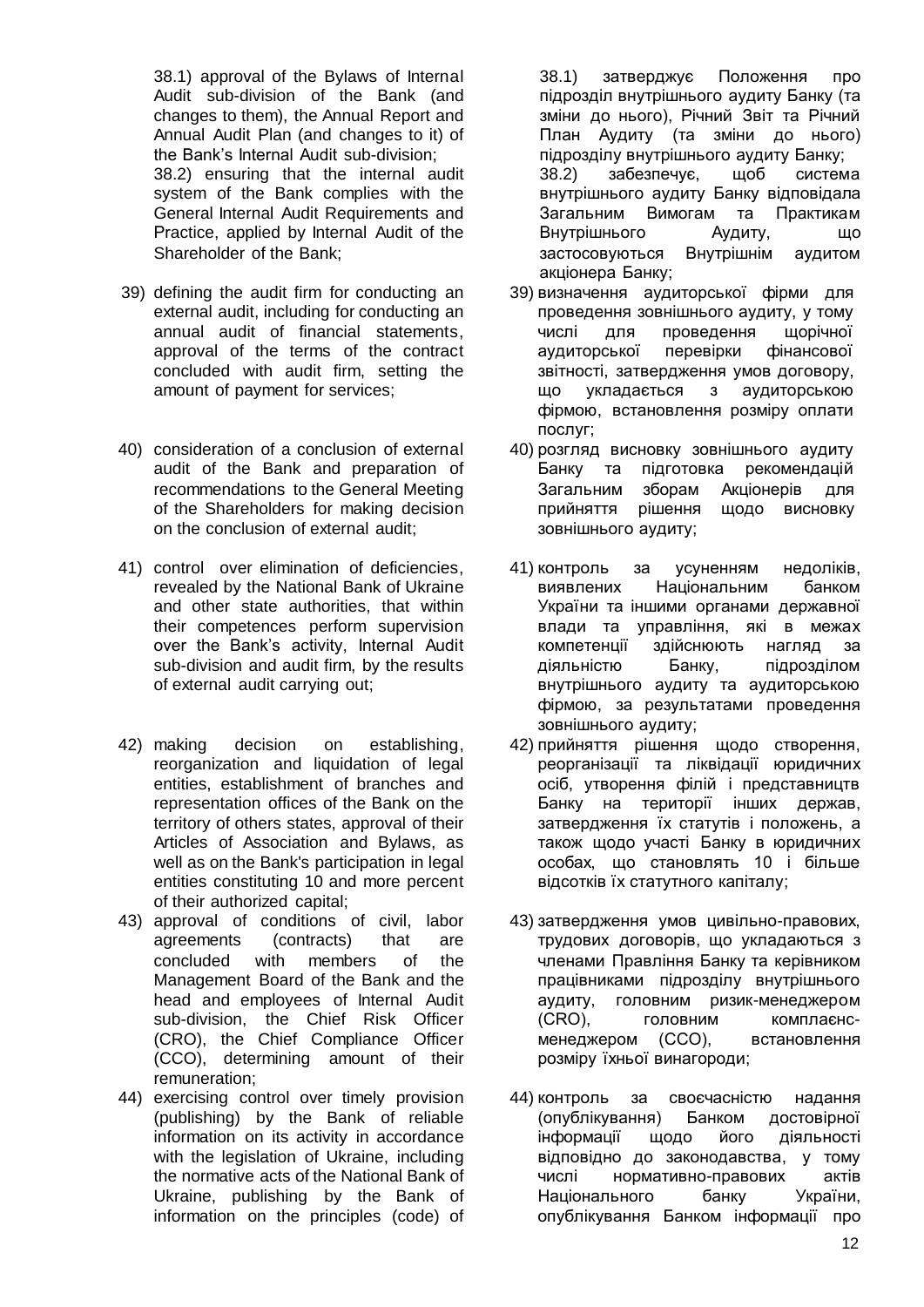corporate governance in the Bank;

- 45) deciding on the Bank's participation in groups, including in industrial-financial and other associations;
- 46) making decisions on concluding significant agreements (deeds) in cases as provided by the legislation;
- 47) approval of credit contracts (agreements) for the amount which exceeds the current decision-making limits of the Main Credit Committee of the Bank;
- 48) approval of commercial (economic) contracts (agreements) on acquisition / alienation of real estate by/of the Bank for the amounts exceeding the equivalent of three million US dollars (USD 3,000,000);
- 49) approval of the Internal Audit report on the results of the Bank's anti-money laundering activity;
- 50) making decisions on giving approval to making significant agreement in cases as provided by the effective legislation and making decisions on giving approval to making a deal (transaction), conduction of which contains interest, in accordance with the effective legislation;
- 51) approval and control over the observance of the procedure for carrying out operations with persons related to the Bank, which, in particular, should contain requirements on revealing and exercising control over operations with persons related to the Bank;
- 52) determining the remuneration policy in the Bank in accordance with the requirements established by the National Bank of Ukraine, as well as exercising control over its implementation;
- 53) annual assessment of the effectiveness of the activity of the Supervisory Board on the whole and each member of the Supervisory Board separately, of the committees of the Supervisory Board, assessing the compliance of the collective suitability (fitness) of the Supervisory Board with the size, complexity, volume, types, nature of the Bank's operations, organizational structure and risk profile of the Bank, taking into account the peculiarities of the Bank's activities as systemically important (if such status is assigned to the Bank) and / or the activities of the banking group to which the Bank belongs, as well

принципи (кодекс) корпоративного управління Банку;

- 45) вирішення питань про участь Банку у групах, в тому числі промисловофінансових та інших об'єднаннях;
- 46) прийняття рішень про вчинення значних правочинів відповідно до законодавства;
- 47) затвердження кредитних договорів на суми, що перевищують діючі на відповідну дату ліміти прийняття рішень Кредитним Комітетом Банку;
- 48) затвердження господарських договорів щодо набуття/відчуження нерухомого майна Банком/у, на суми, що перевищують еквівалент 3 000 000 (трьох мільйонів) доларів США;
- 49) затвердження звіту внутрішнього аудиту про результати перевірок діяльності Банку у сфері запобігання легалізації (відмиванню) доходів, одержаних злочинним шляхом;
- 50) прийняття рішення про надання згоди на вчинення значного правочину у випадках, передбачених чинним законодавством, та прийняття рішень про надання згоди на вчинення правочину, щодо якого є заінтересованість, відповідно до законодавства;
- 51) затвердження та контроль за дотриманням порядку здійснення операцій із пов'язаними з Банком особами, який, зокрема, має містити вимоги щодо виявлення та контролю за операціями із пов'язаними з Банком особами;
- 52) визначення політики винагороди в Банку відповідно до вимог встановлених Національним банком України, а також здійснення контролю за її реалізацією;
- 53) здійснення щорічної оцінки ефективності діяльності Наглядової ради загалом та кожного члена Наглядової ради зокрема, комітетів Наглядової ради, оцінки відповідності колективної придатності Наглядової ради розміру Банку, складності, обсягам, видам, характеру здійснюваних Банком операцій, організаційній структурі та профілю ризику Банку з урахуванням особливостей діяльності Банку як системно важливого (за наявності такого статусу) та/або діяльності банківської групи, до складу якої входить Банк, а також вжиття заходів з удосконалення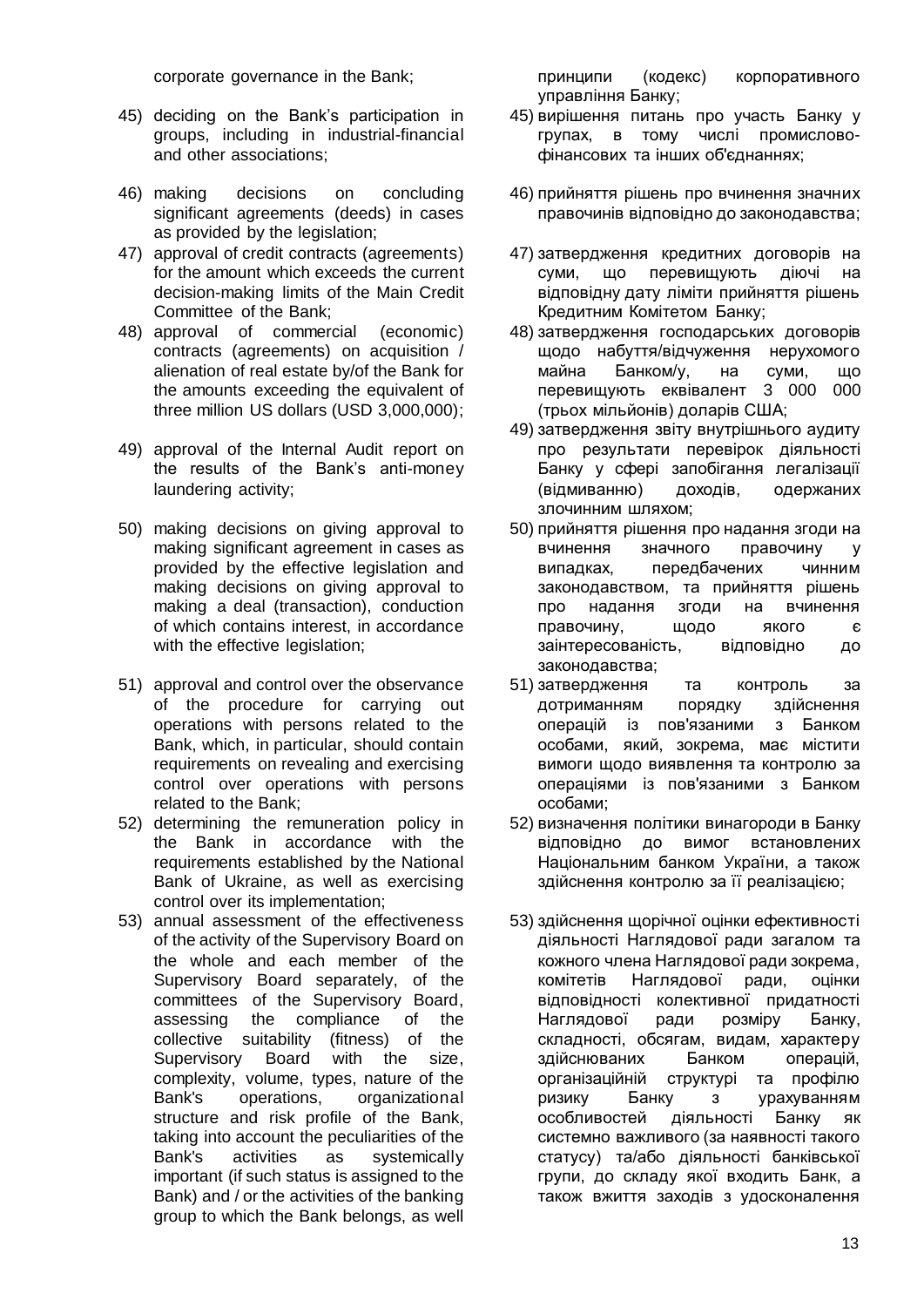as measures to improve mechanisms of activity of the Supervisory Board based on the results of such assessment;

- 54) sending a proposal (business) to the shareholders in the cases and in accordance with the procedure specified by the legislation:
- 55) overcoming the veto right imposed by the Chief Risk Officer (CRO) and/or the Chief Compliance Officer (CCO), in accordance with the Resolution of the Board of the National Bank of Ukraine №64 as of 11 June 2018 (with changes);
- 56) approval of decisions on introduction of significant changes in the activity of the Bank;
- 57) exercising other powers referred to the competence of the Supervisory Board by the Law of Ukraine "On Joint Stock Companies", the Articles of Association or the Rules of Procedure of the Supervisory Board;
- 58) giving its final approval to the following decisions made by the Management Board in accordance with the Rules of Procedure of the Management Board:
	- i. approval of the Regulations on the Remuneration Policy of OTP Bank Plc and of the Banking Group to be implemented at OTP BANK JSC, Ukraine, the Policy on the performance evaluation and the incentives for the Bank's employees, Bylaws on Executives, Heads of control sub-divisions and Key persons of the Bank, Policy on the evaluation of the activity of the Supervisory Board and the Committees of the Supervisory Board of the Bank and the Policy on the evaluation of the activity of the Management Board, members of the Management Board separately, committees, sub-divisions of control and heads of sub-divisions of control;
	- ii. launching internal projects, hiring external consultants, approving any item purchase, in the result of which the annual budget is exceeded;
	- iii. assigning of funding for image and advertising campaigns of the Bank (including presentations) if the fund for this purpose exceeds the total annual budget of the Bank;

механізмів діяльності Наглядової ради за результатами такої оцінки;

- 54) надсилання оферти акціонерам у випадках і порядку визначеному законодавством;
- 55) подолання права вето, накладених головним ризик-менеджером (CRO) та головним комплаєнс-менеджером (ССО), відповідно до постанови Правління Національного банку України №64 від 11 червня 2018 року (із змінами);
- 56) затвердження рішень щодо запровадження значних змін у діяльності Банку;
- 57) здійснення інших повноважень, віднесених до компетенції Наглядової ради Законом України "Про акціонерні товариства", Статутом або Положенням про Наглядову раду;
- 58) затвердження наступних рішень Правління Банку у відповідності до Положення про Правління Банку:
- i. затвердження Положення політики винагороди OTP Bank Plc. та Банківської групи, яка підлягає впровадженню в АТ «ОТП БАНК», Політики про оцінку діяльності та матеріальне стимулювання співробітників Банку, Положення про керівників, керівників підрозділу контролю та ключових осіб Банку, Політику про оцінку діяльності Наглядової ради та комітетів Наглядової ради Банку та Політику про оцінку діяльності Правління, членів Правління окремо, комітетів Правління, підрозділів контролю та керівників підрозділів контролю Банку;
- ii. започаткування внутрішніх проектів, залучення зовнішніх консультантів, затвердження купівлі будь-якого майна, якщо в результаті цього відбувається перевищення річного бюджету;
- iii. виділення фінансування для проведення іміджевих та рекламних компаній Банку (включаючи презентації), якщо такі витрати перевищують загальний річний бюджет Банку;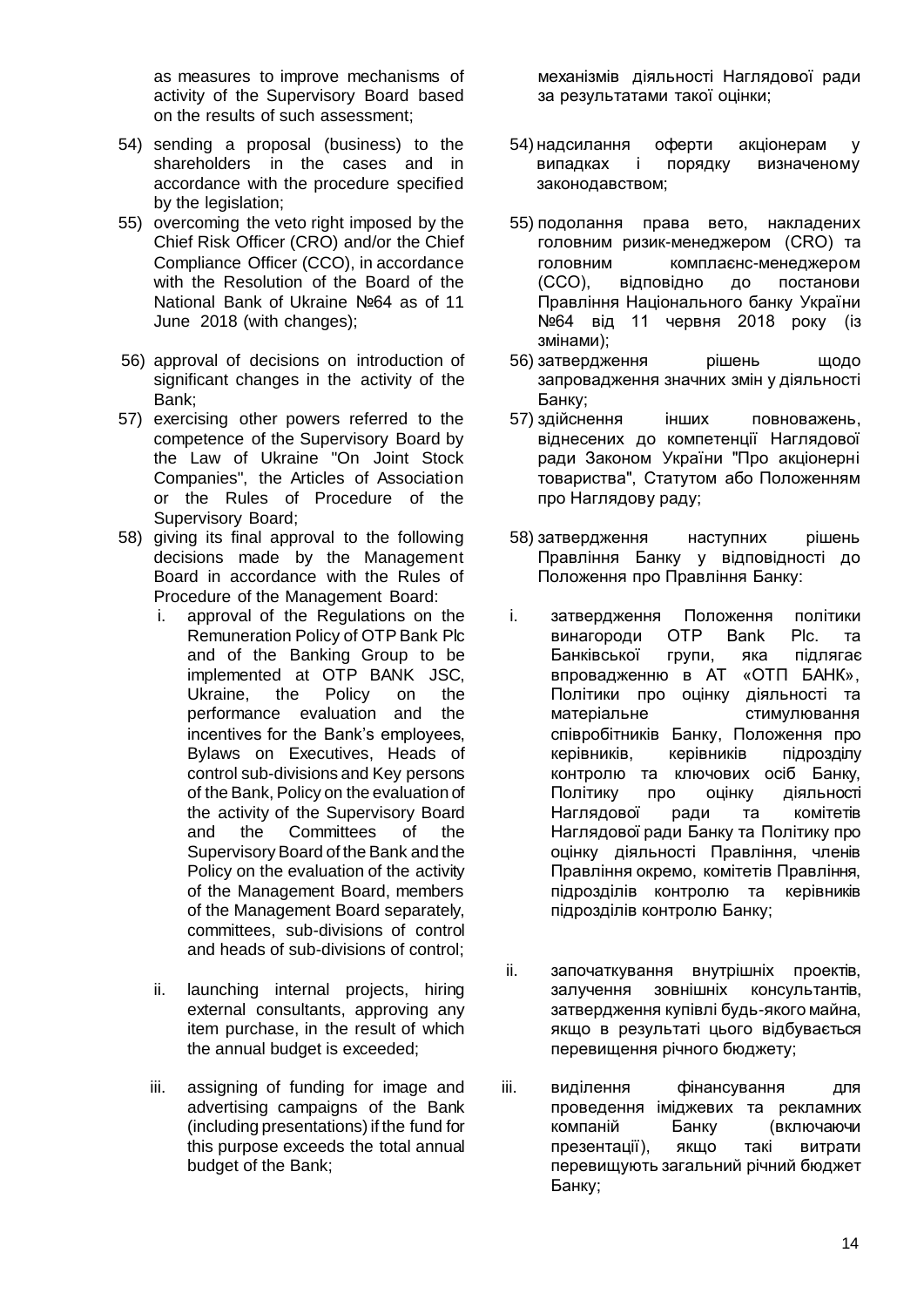- iv. approval of the procedure for delegation of signing power to the Bank's employees on behalf of the Bank;
	- v. approval of the procedure for granting of signature right to third parties (concerning appointment with full or partial powers, agents, attorneys in fact or other persons or companies that operate under respective Power of Attorney with full or limited authorities, for fulfillment and achievement of all or some of the Bank's objectives).

(2) If the Supervisory Bank is not formed in the minimum required structure in accordance with the legislation of Ukraine, the Management Board has the decision-making right to submit for the General Meeting consideration of any issue, which by the law or the Articles of Association is referred to the exclusive competence of the Supervisory Board. The General Meeting has the right to consider such an issue and make decision on it.

(3) The Supervisory Board shall control the activities and the compliance with the established requirements of the Bank's Management Board, compliance with the Articles of Association of the Bank and with any other relevant normative regulations. In this connection, the Supervisory Board shall have the right to inspect the accounting data and performance of any managerial functions in the Bank. The Supervisory Board shall examine the annual financial reporting, including proposals as to the profit distribution and the annual report of the Management Board, and submit its comments to it to the General Meeting of the Shareholders.

(4) Matters which belong to the exclusive competence of the Supervisory Board cannot be decided on by any other Bank's bodies with the exception of the General Meeting of Shareholders, if it is not stipulated to the contrary by the effective legislation.

(5) The Supervisory Board bears full responsibility for creating a comprehensive, adequate and effective system for managing the risks to which the Bank is exposed in its activities.

(6) The Supervisory Board ensures an independent performance of the risk management functions by subordinating Chief Risk Officer of the Bank (CRO) and Chief

- iv. затвердження процедури делегування прав підпису працівникам Банку від імені Банку;
- v. затвердження порядку надання права підпису третім особам (щодо призначення агентів, юридичних радників або інших осіб чи компанії, що діють з повним або обмеженим колом повноважень на основі відповідних довіреностей, з метою виконання або здійснення всіх чи деяких завдань Банку).

(2) У разі якщо Наглядова банку не сформована у складі, мінімально необхідному відповідно до законодавства України, Правління має право прийняти рішення про винесення на розгляд Загальних зборів будь-якого питання, яке законом або статутом віднесене до виключної компетенції Наглядової ради. Загальні збори мають право розглянути таке питання та прийняти рішення щодо нього.

(3) Наглядова рада контролює діяльність та відповідність встановленим вимогам Правління Банку, дотримання Статуту Банку та будь-яких інших відповідних нормативних положень. У зв'язку з цим, Наглядова рада має право перевіряти дані обліку та здійснення будь-яких управлінських функцій в Банку. Наглядова рада перевіряє річну фінансову звітність, включаючи пропозиції щодо розподілу прибутку і щорічний звіт Правління та подає свої коментарі до нього на розгляд Загальних зборів Акціонерів Банку.

(4) Питання, що належать до виключної компетенції Наглядової ради, не можуть вирішуватися іншими органами Банку, крім Загальних зборів Акціонерів, за винятком випадків, встановлених законом.

(5) Наглядова рада несе повну відповідальність за створення комплексної, адекватної та ефективної системи управління ризиками, на які наражається Банк у своїй діяльності.

(6) Наглядова рада забезпечує незалежне виконання функцій з управління ризиками шляхом підпорядкування головного ризикменеджера Банку (CRO) та головного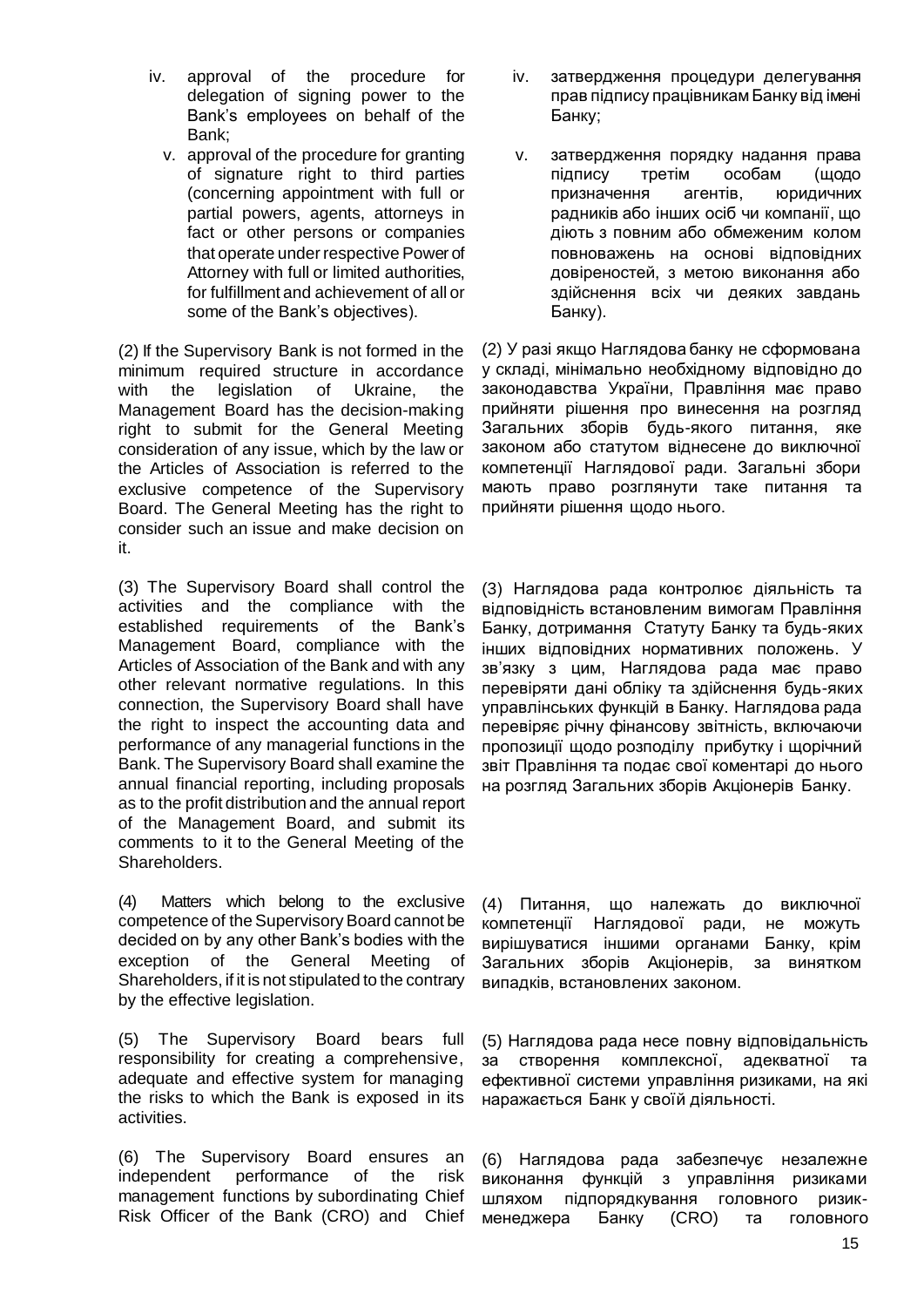Compliance Officer of the Bank (CCO) to the Bank's Supervisory Board, their reporting to the Supervisory Board, direct and unlimited discussion on risks directly with the Supervisory Board of the Bank without the need (obligation) to inform the members of the Management Board of the Bank, their organizational and functional separation from the sub-divisions (heads of sub-divisions) of the first and third lines of defense and ensures proper performance by the Supervisory Board of other risk management functions, as determined by the legislation of Ukraine

(7) The Supervisory Board according to the defined by it procedure shall undertake measures for prevention of the conflict of interest in the Bank and contribute to its settlement.

(8) The Supervisory Board shall inform the National Bank of Ukraine about conflict of interest arising in the Bank.

(9) The Supervisory Board is obliged to inform the National Bank of Ukraine within three business days from the moment of revealing about:

1) conflict (conflicts) of interests in the Bank;

2) confirmed facts of unacceptable behavior in the Bank;

3) shortcomings in the activities of the Supervisory Board, the Management Board, as well as the Risk Management sub-division, the Compliance control sub-division (compliance) and the Internal Audit subdivision;

4) revealed facts concerning the Bank's heads, the Chief Risk Officer (CRO), the Chief Compliance Officer (CCO), the head of the Internal Audit sub-division, which indicate their non-compliance with the qualification requirements established by the National Bank of Ukraine, as well as the availability of information, which may indicate/indicates a possible negative impact on ensuring the performance of by such persons of their functions.

(10) The Supervisory Board shall ensure the maintenance of the effective relationships with the National Bank of Ukraine.

(11) The Bank shall annually, not later than 30 of April, and upon request of the National Bank of Ukraine, submit to the National Bank of Ukraine, within its competences concerning the banking supervision, the information on issues (matters), that were considered at the Supervisory Board meeting (meetings),

комплаєнс-менеджера Банку (CCO) Наглядовій раді Банку, їх звітування перед Наглядовою радою, прямої та необмеженої можливості обговорення питань щодо ризиків безпосередньо з Наглядовою радою Банку без необхідності (обов'язку) інформування про це членів Правління Банку, їх організаційного та функціонального відокремлення від підрозділів (керівників підрозділів) першої та третьої ліній захисту та забезпечення належного виконання інших функцій Наглядової ради з управління ризиками, передбачених законодавством України.

7) Наглядова рада зобов'язана у визначеному нею порядку вживати заходів до запобігання виникненню конфліктів інтересів у Банку та сприяти їх врегулюванню.

(8) Наглядова рада зобов'язана повідомляти Національному банку України про конфлікти інтересів, що виникають у Банку.

(9) Наглядова рада зобов'язана протягом трьох робочих днів з моменту виявлення інформувати Національний банк України про:

1) конфлікт (конфлікти) інтересів у Банку;

2) підтверджені факти неприйнятної поведінки у Банку;

3) недоліки в діяльності Наглядової ради, Правління, а також підрозділу з управління ризиками, підрозділу контролю за дотриманням норм (комплаєнс) та підрозділу внутрішнього аудиту;

4) виявлені факти стосовно керівників Банку, головного ризик-менеджера (CRO), головного комплаєнс-менеджера (CCO), керівника підрозділу внутрішнього аудиту, які свідчать про їх невідповідність установленим Національним банком України кваліфікаційним вимогам, а також про наявність інформації, яка може свідчити / свідчить про можливий негативний вплив на забезпечення виконання такими особами своїх функцій.

(10) Наглядова рада зобов'язана забезпечувати підтримання дієвих стосунків з Національним банком України.

(11) Банк зобов'язаний щороку, не пізніше 30 квітня, та на вимогу Національного банку України надавати Національному банку України в межах його повноважень щодо здійснення банківського нагляду інформацію про питання, що розглядалися на засіданні (засіданнях) Наглядової ради, у тому числі щодо стану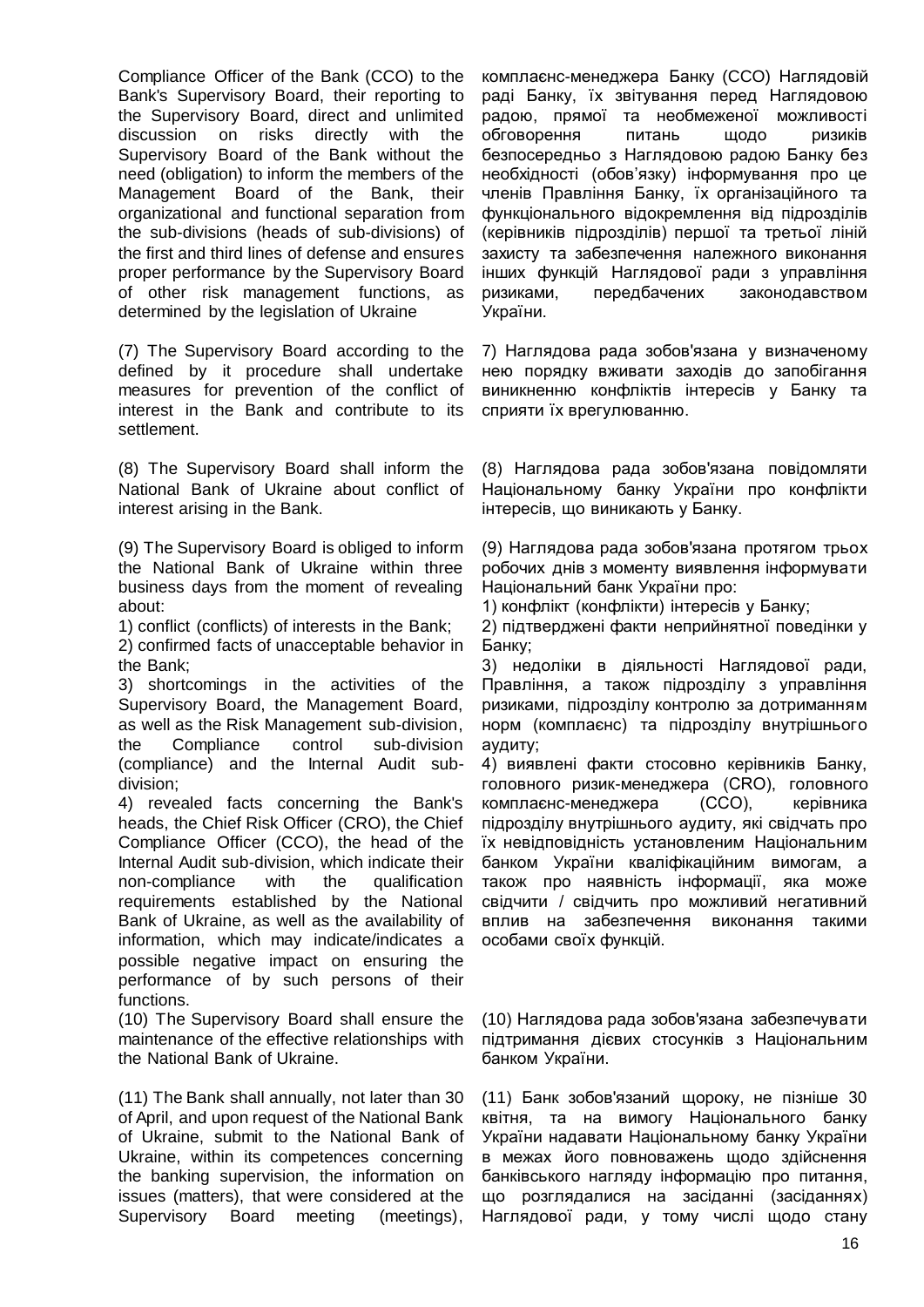including the status of implementation of strategy, business plan, strategy and operational plan for managing problem assets of the Bank, and decisions made on them, as well as the list of the Supervisory Board members present at Supervisory Board meeting (meetings).

(12) The Chairman and members of the Supervisory Board in the performance of their duties have the right to review documents and information on the activities of the Bank, including all sub-divisions of the Bank regardless of their location, and the Bank's affiliates, the right to access the banking operations automation system and the right to receive information from the Bank's heads and employees on issues arising in connection with the performance of their functional duties.

#### **IV. EMPLOYER'S COMPETENCE OF THE SUPERVISORY BOARD AND CHAIRMAN OF THE SUPERVISORY BOARD**

#### **Article 8**

(1) The Supervisory Board performs the employer's rights on behalf of the Bank with regard to the Members of the Board of Management. Acting as an employer, the Supervisory Board decides on the appointment and dismissal of the Management Board Members, including chairman of the Management Board and on terms of their employment contracts.

(2) The Сhairman of the Supervisory Board exercises all other operative employer's rights in connection with the employment relationships concerning the chairman and members of the Management Board of the Bank.

#### **V. CALLING A MEETING OF THE SUPERVISORY BOARD**

#### **Article 9**

(1) Supervisory Board meetings shall be convoked by the Chairman of the Supervisory Board as necessary, but at least once a quarter.

(2) The Supervisory Board compiles and approves a semi-annual or annual plan of meetings, which contains the schedule for carrying out the regular (quarterly) meetings of the Supervisory Board and agenda of

реалізації стратегії, бізнес-плану, стратегії та оперативного плану управління проблемними активами Банку, та прийняті щодо них рішення, а також перелік членів Наглядової ради, присутніх на засіданні (засіданнях) Наглядової ради.

(12) Голова та члени Наглядової ради під час виконання ними своїх функціональних обов'язків мають право ознайомлюватися з документами та інформацією з питань діяльності Банку, включаючи всі підрозділи Банку незалежно від країни їх місцезнаходження, та афілійованих осіб Банку, право доступу до системи автоматизації банківських операцій та право отримувати інформацію від керівників і працівників Банку з питань, що виникають у зв'язку з виконанням ними функціональних обов'язків.

#### **IV. ПОВНОВАЖЕННЯ РОБОТОДАВЦЯ НАГЛЯДОВОЇ РАДИ ТА ГОЛОВИ НАГЛЯДОВОЇ РАДИ**

#### **Стаття 8**

(1) Наглядова рада здійснює право роботодавця від імені Банку по відношенню до членів Правління Банку. Як роботодавець, Наглядова рада приймає рішення щодо призначення та відсторонення членів Правління, включаючи голову, від виконання обов'язків, та умов їх контрактів.

(2) Голова Наглядової ради здійснює усі інші права стосовно трудових взаємовідносин по відношенню до голови та членів Правління Банку.

#### **V. СКЛИКАННЯ ЗАСІДАНЬ НАГЛЯДОВОЇ РАДИ**

#### **Стаття 9**

(1) Засідання Наглядової ради скликаються головою Наглядової ради в міру необхідності, але не рідше одного разу на квартал.

(2) Наглядова рада складає та затверджує піврічний або річний план засідань, який містить графік проведення регулярних (квартальних) засідань Наглядової ради та порядок денний засідань. Члени Наглядової ради можуть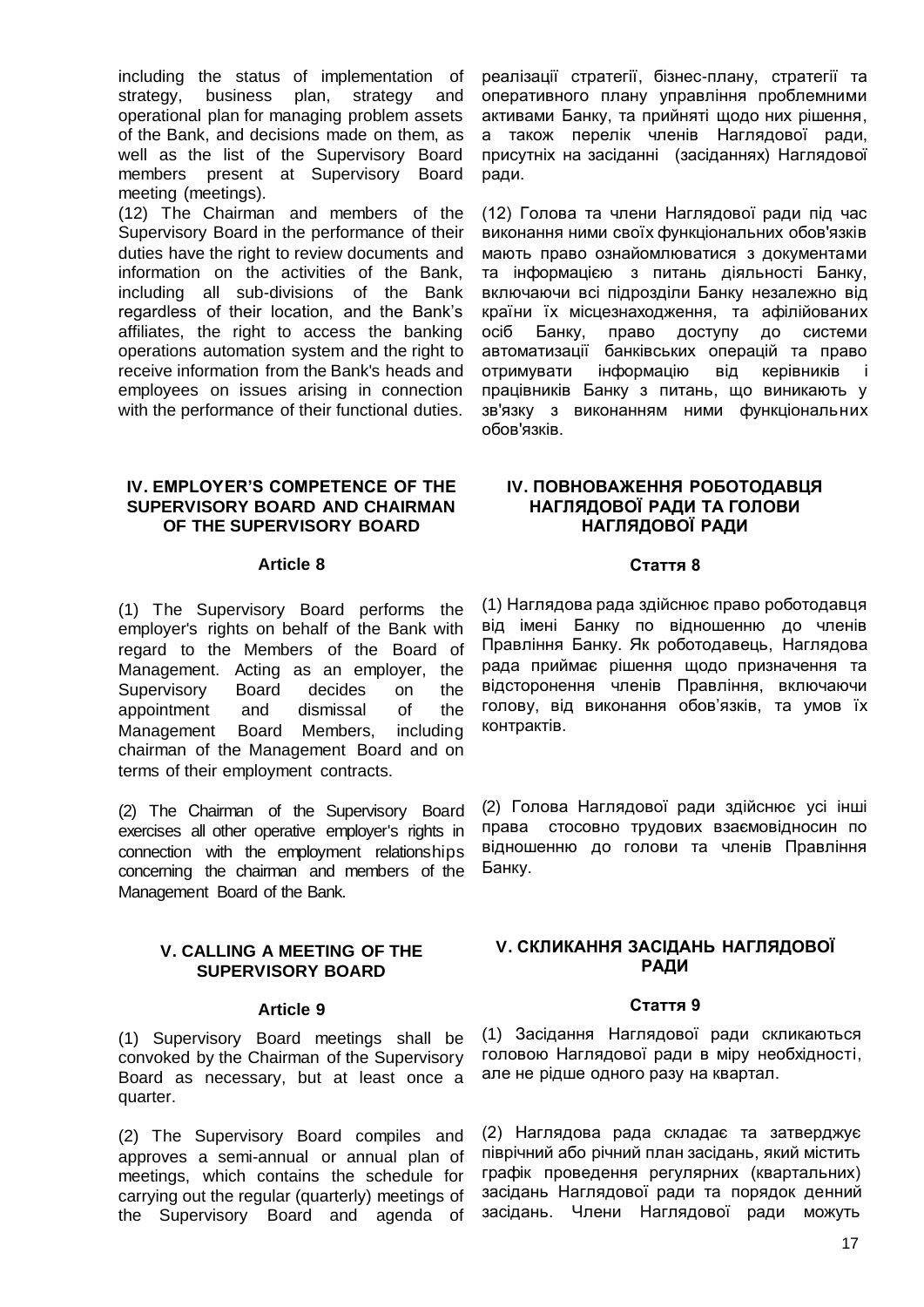meetings. Members of the Supervisory Board may bring changes to the schedule of the meetings on condition of approval of such changes (via a separate decision or electronic mail) with other members of the Supervisory Board.

(3) Between the regular (quarterly) meetings there can be convened unscheduled meetings of the Supervisory Board. Such meetings can be also called upon request of any Supervisory Board member, the Management Board or its member, or the head of the internal audit, compliance, risk management sub-divisions of the Bank, indicating reason for such meeting and proposing agenda, speakers, invited persons for that meeting.

(4) Upon the request of the Supervisory Board, members of the Management Board and other persons are invited to attend its meetings or participate in discussion of separate agenda items. Such meetings of the Supervisory Board are considered "open". In case of holding a meeting with participation of the Supervisory Board members only, such meetings are considered "closed". The Chairman of the Supervisory Board defines the form of holding a meeting (open or closed) when calling each separate meeting of the Supervisory Board, taking into account essence of the issues, which are proposed for discussion.

(5) Supervisory Board meetings shall be held in the Bank's headquarters or at any other place, as decided by the Supervisory Board.

(6) The National Bank of Ukraine has a right to demand convening an unscheduled (extraordinary) meeting of the Supervisory Board.

#### **Article 10**

(1) The Supervisory Board meeting must be held within 15 days from the day it is called.

(2) Each Supervisory Board meeting agenda shall be proposed / agreed by the Chairman of the Supervisory Board.

#### **Article 11**

(1) The Supervisory Board secretary, appointed by the Chairman of Supervisory Board, shall forward invitations to all вносити зміни до плану проведення засідань за умови погодження таких змін (окремим рішенням чи засобами електронної пошти) з іншими членами Наглядової ради.

(3) Між регулярними (квартальними) засіданнями можуть проводитися позачергові засідання Наглядової ради. Такі засідання Наглядової ради можуть також скликатись на вимогу будь-кого з членів Наглядової ради, Правління чи його члена, чи керівника підрозділу внутрішнього аудиту, комплаєнсу, управління ризиками Банку, із обов'язковим зазначенням причини скликання та визначення порядку денного, доповідачів та запрошених осіб для цього засідання.

(4) На вимогу Наглядової ради в її засіданні або в розгляді окремих питань порядку денного засідання беруть участь члени Правління та інші визначені нею особи. Такі засідання Наглядової ради вважаються «відкритими». У випадку проведення засідання лише за участю членів Наглядової ради такі засідання вважаються «закритими». Голова Наглядової ради визначає форму проведення засідання (відкрите/закрите) під час скликання кожного окремого засідання Наглядової ради, беручи до уваги суть питань, що виносяться на обговорення.

(5) Засідання Наглядової ради проводяться у головному офісі Банку або в іншому місці на розсуд Наглядової ради.

(6) Національний банк України має право вимагати позачергового скликання засідання Наглядової ради.

#### **Стаття 10**

(1) Засідання Наглядової ради мають проводитись протягом 15 днів з моменту їх скликання.

(2) Голова Наглядової ради пропонує / погоджує порядок денний кожного засідання Наглядової ради.

#### **Стаття 11**

(1) Секретар Наглядової ради, що призначається головою Наглядової ради, розсилає запрошення всім членам Наглядової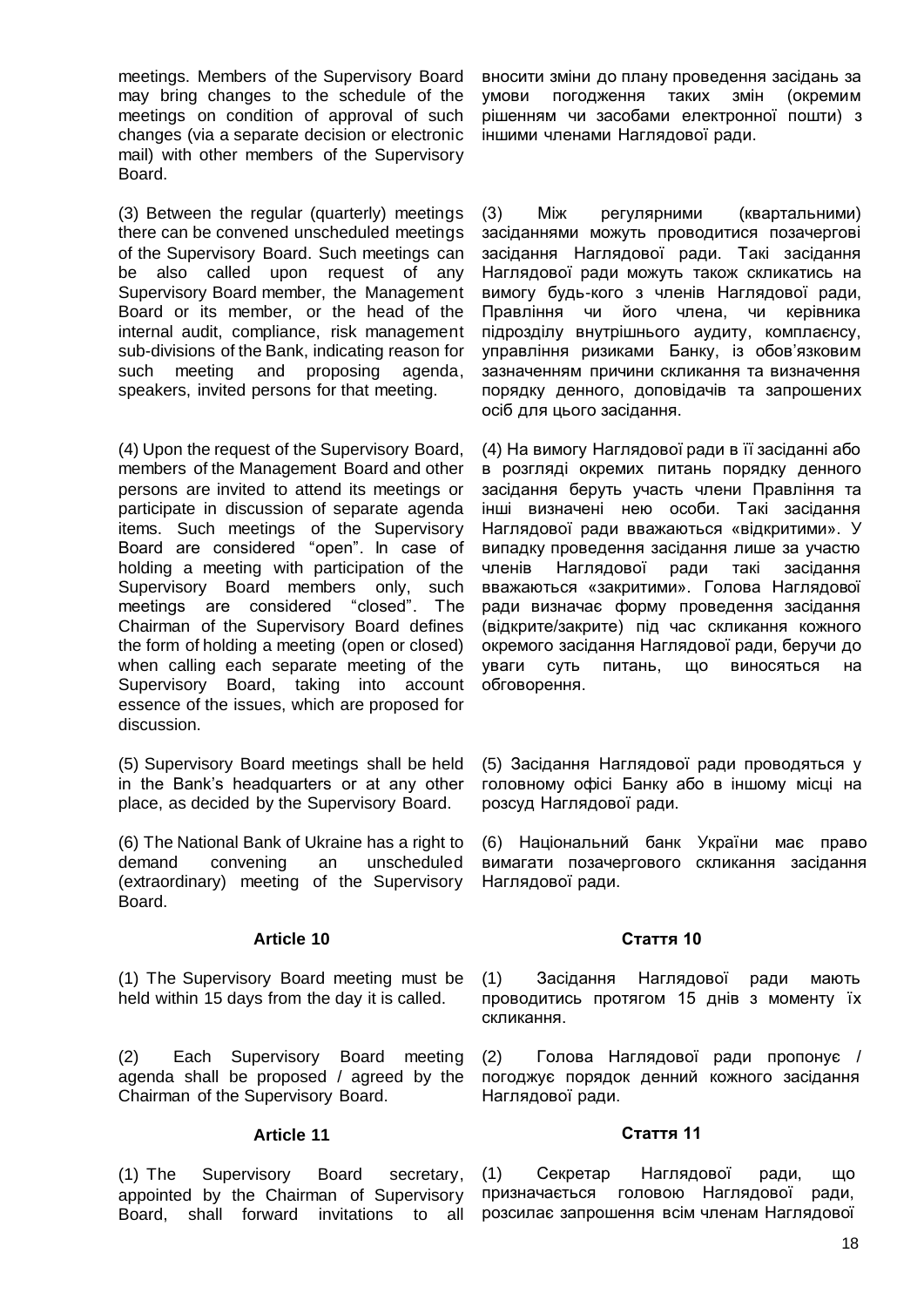Supervisory Board members to participate at the meeting. Such an invitation shall contain:

- place and time of the meeting and the proposed agenda, speakers and invited persons on the agenda items;
- documents necessary for decisionmaking on individual items of the agenda.

(2) Invitations shall be sent to all Board members not later than 4-5 calendar days prior to the date of the scheduled meeting.

(3) The Management Board of the Bank and competent units must prepare all proposals and documentation for the Supervisory Board meeting, and deliver them to the Supervisory Board secretary before the expiry of the deadline set in paragraph 2 of this Article, thus enabling the secretary to forward them to the Supervisory Board members in time. Agenda of the meeting and materials of Agenda point are be also submitted via E-mail to respective structural unit of the owner / Shareholder of the Bank.

ради, які приймають участь у засіданні. Таке запрошення має містити:

- місце і час засідання та запропонований порядок денний, доповідачів та запрошених осіб з питань порядку денного;
- необхідні документи для прийняття рішень по окремих питаннях порядку денного.

(2) Запрошення надсилаються всім членам Наглядової ради не пізніше ніж за 4-5 календарних днів до запланованої дати проведення засідання.

(3) Правління Банку та експертні підрозділи Банку мають підготувати всі пропозиції та документацію для проведення засідання Наглядової ради, а також надати їх секретарю Наглядової ради перед закінченням терміну, зазначеного в параграфі 2 цієї статті, таким чином надаючи секретарю можливість вчасно направити ці матеріали членам Наглядової ради. Порядок денний та матеріали з питань порядку денного також направляються засобами електронної пошти відповідному підрозділу власника / акціонера Банку за потреби.

# **VI. ESTABLISHING THE AGENDA**

# **Article 12**

(1) When opening a meeting the Chairman of the Supervisory Board shall establish whether all conditions are met for holding the meeting, i.e. whether the meeting is attended by more than a half of the current numbers of the Supervisory Board (quorum).

(2) An absent member of the Supervisory Board may cast his/her vote in writing through another Supervisory Board member, who in that case is deemed to have attended the Supervisory Board meeting.

(3) The agenda of a meeting is established by the Chairman of the Supervisory Board on the basis of submitted proposed agenda with attached materials and on the basis of possible changes and amendments to the agenda that at the beginning of a meeting may be proposed by any member of the Supervisory Board.

# **VI. ВИЗНАЧЕННЯ ПОРЯДКУ ДЕННОГО**

# **Стаття 12**

(1) Під час відкриття засідання, голова Наглядової ради з'ясовує чи були дотримані всі умови, необхідні для проведення засідання, тобто, чи присутня більша половина складу Наглядової ради (кворум).

(2) Відсутній член Наглядової ради може проголосувати у письмовій формі через іншого члена Наглядової ради й, в такому випадку, він буде вважатись присутнім на засіданні.

(3) Порядок денний засідання встановлюється головою Наглядової ради на підставі запропонованого порядку денного з доданими матеріалами та на підставі можливих змін та доповнень до порядку денного, які на початку засідання можуть бути запропоновані будь-ким з членів Наглядової ради.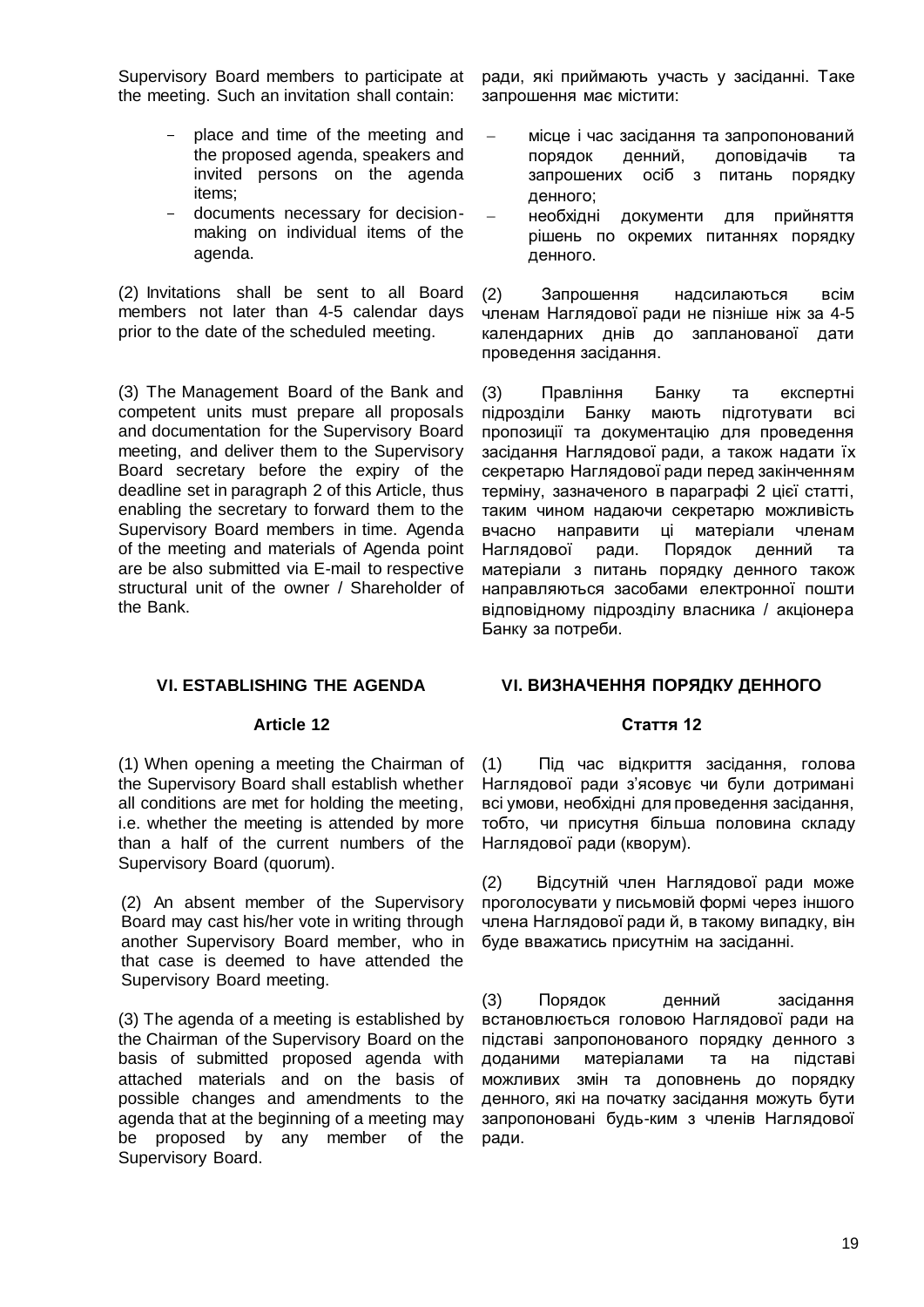#### **VII. MANNER OF VOTING AND DECISION-MAKING**

#### **Article 13**

(1) After the final agenda is established and approved by the Supervisory Board, the Supervisory Board members discuss and vote on each item of the agenda.

(2) Every Supervisory Board member shall have one vote at a Supervisory Board meeting.

(3) As a rule, decisions are passed by a simple majority of votes of the Supervisory Board members, who take part in a meeting and have a voting right. In case of equal distribution of votes, the vote of the Chairman of the Supervisory Board, or in his/her absence the Deputy Chairman shall be casting.

(4) If any member of the Supervisory Board is retired or dismissed prior to expiry of the term of his/her authorities and, at that, the quantitative composition of the Supervisory Board continues to comply with paragraph 1 of Article 5 above, then the vacancy in the Supervisory Board shall be filled by a decision of the next General Meeting of the Shareholders. If quantitative composition of the Supervisory Board ceases to comply with the requirements of said paragraph 1 of Article 5, then the vacancy so appeared shall be filled by convening an unscheduled (extraordinary) General Meeting of the Shareholders that shall appoint a new member of the Supervisory Board.

(5) Members of the Supervisory Board shall refuse from participation in decision-making, if the conflict of interests does not allow them to fulfill their duties in full in the interest of the Bank, its depositors and the Shareholder. In such cases, the Member of the Supervisory Board does not have the right to vote when making a decision and the vote is not taken into account when determining the quorum.

## **VІI. ПОРЯДОК ГОЛОСУВАННЯ ТА ПРИЙНЯТТЯ РІШЕНЬ**

#### **Стаття 13**

(1) Після встановлення та затвердження Наглядовою радою остаточного порядку денного, члени Наглядової ради обговорюють та голосують по кожному з питань порядку денного.

(2) На засіданні Наглядової ради кожен член Наглядової ради має один голос.

(3) Як правило, рішення приймаються простою більшістю голосів членів Наглядової ради, які беруть участь у засіданні та мають право голосу. У випадку рівної кількості голосів, голос голови Наглядової ради або у його/її відсутність заступника голови є вирішальним.

(4) Якщо будь-який член Наглядової ради йде у відставку або звільняється від виконання своїх повноважень достроково і кількісний склад Наглядової ради продовжує відповідати параграфу 1 cтатті 5, тоді вакантна посада у складі Наглядової ради повинна бути заміщена на основі рішення наступних Загальних зборів Акціонерів. Якщо у результаті відставки або звільнення члена Наглядової ради її кількісний склад більше не відповідає вимогам, зазначеним в параграфі 1 статті 5, тоді вакансія, що утворилася, має бути заповнена шляхом скликання позачергових Загальних зборів Акціонерів, які мають призначити нового члена Наглядової ради.

(5) Члени Наглядової ради зобов'язані відмовитися від участі у прийнятті рішень, якщо конфлікт інтересів не дає їм змоги повною мірою виконувати свої обов'язки в інтересах Банку, його вкладників та Акціонера. У таких випадках член Наглядової ради, не має права голосу під час прийняття рішення та голос не враховується під час визначення кворуму.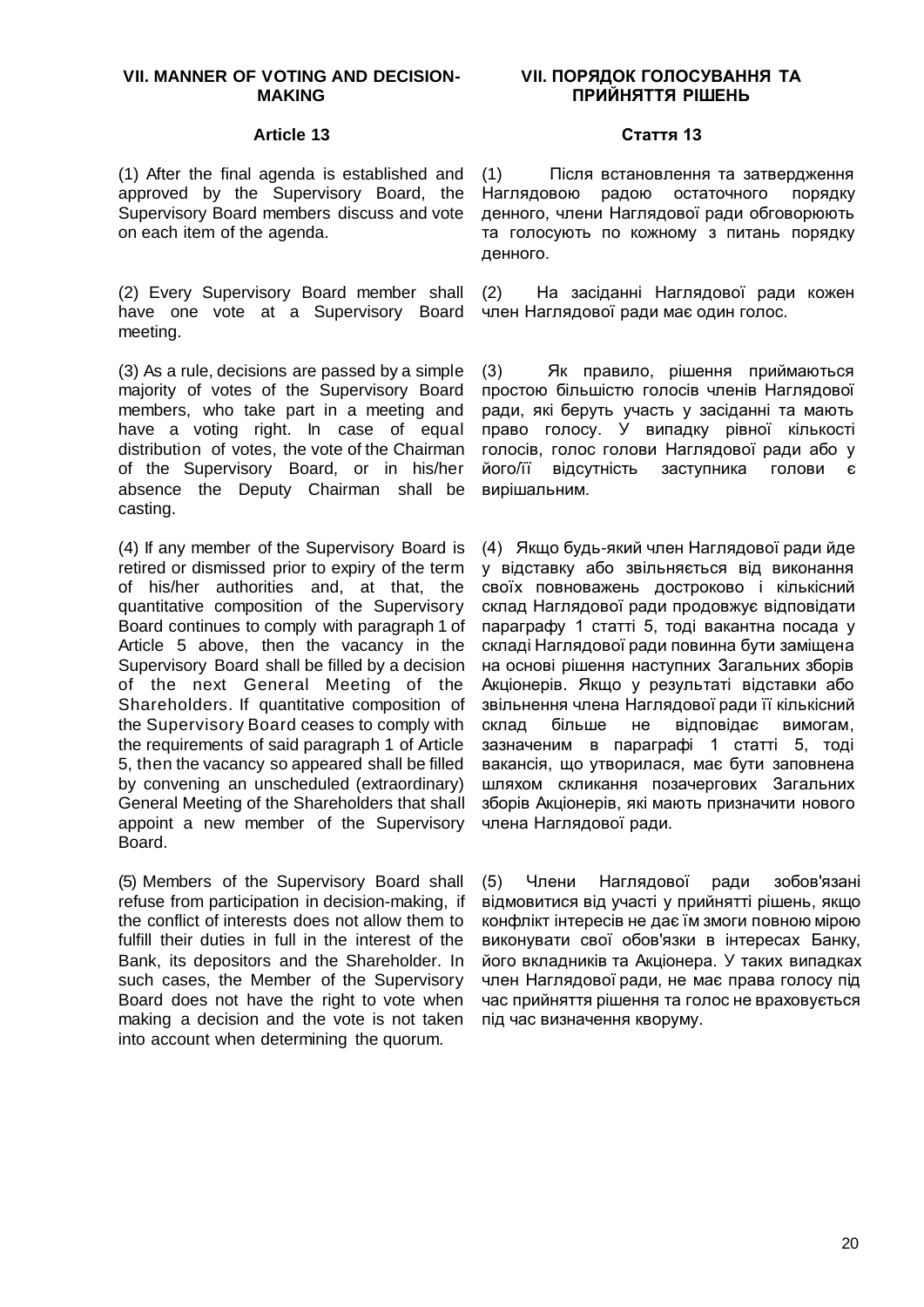# **VIII. MINUTES OF THE SUPERVISORY BOARD MEETING**

#### **Article 14**

(1) The course of the Supervisory Board meeting and decisions adopted are recorded in minutes.

#### **Article 15**

(1) Minutes of Supervisory Board meetings are taken by the Supervisory Board secretary and in case he/she is absent, minutes may be taken by another person appointed by the Chairman of the Supervisory Board. Decision on such appointed is incorporated directly into the minutes of a Supervisory Board meeting.

## **Article 16**

(1) The minutes of the Supervisory Board shall contain:

- ordinal number of the Supervisory Board meeting;
- date and venue of the meeting:
- start and end time of the meeting;
- form of holding a meeting (open / closed; scheduled / unscheduled; inperson / in absentia),
- full names of all present and absent Supervisory Board members;
- full names of the present Management Board members, presenters, invited persons and advisers on separate issues;
- full name of the minutes taker:
- established agenda:
- expressed opinions, remarks of the members of the Supervisory Board or speakers on the discussed issues;
- separate opinion of a member of the Supervisory Board that differs from the opinion of the majority;
- conclusions under each item on the agenda, results of the votes cast by the Supervisory Board members and adopted decisions on the agenda items, that were discussed (indicating positions of all Supervisory Board members);
- information on refusal of a member of the Supervisory Board to make decision as a result of a present or potential conflict of interest.

# **VIII. ПРОТОКОЛИ ЗАСІДАНЬ НАГЛЯДОВОЇ РАДИ**

# **Стаття 14**

(1) Обговорення питань та рішення, прийнятті на засіданнях, заносяться в протоколи засідань Наглядової ради.

#### **Стаття 15**

(1) Протоколи засідань Наглядової ради оформляються секретарем Наглядової ради, а у разі його/її відсутності, протоколи можуть готуватись іншою особою, призначеною головою Наглядової ради. Рішення про таке призначення фіксується безпосередньо у протоколі засідання Наглядової ради.

#### **Стаття 16**

(1) Протоколи засідань Наглядової ради складаються з:

- порядкового номеру засідання Наглядової ради;
- дати та місця проведення;
- час початку та час завершення засідання;
- форму проведення засідання (відкрите / закрите; чергове / позачергове; очне / заочне),
- повного прізвища, ім'я та по-батькові всіх присутніх й відсутніх членів Наглядової ради;
- повного прізвища, ім'я та по-батькові присутніх членів Правління Банку, доповідачів, запрошених осіб та радників з певних питань;
- повного прізвища, ім'я та по-батькові особи, що веде протокол;
- встановленого порядку денного;
- висловлені думки, зауваження членів Наглядової ради чи доповідачів щодо обговореного питання;
- окрему думку члена Наглядової ради, яка відрізняється від думок більшості;
- висновків по кожному з питань порядку денного, результатів голосування членів Наглядової ради та прийнятих рішень щодо обговорених питань порядку денного (із зазначенням позиції усіх членів Наглядової ради);
- інформацію про відмову члена Наглядової ради від участі в прийнятті рішення внаслідок наявного або потенційного конфлікту інтересів.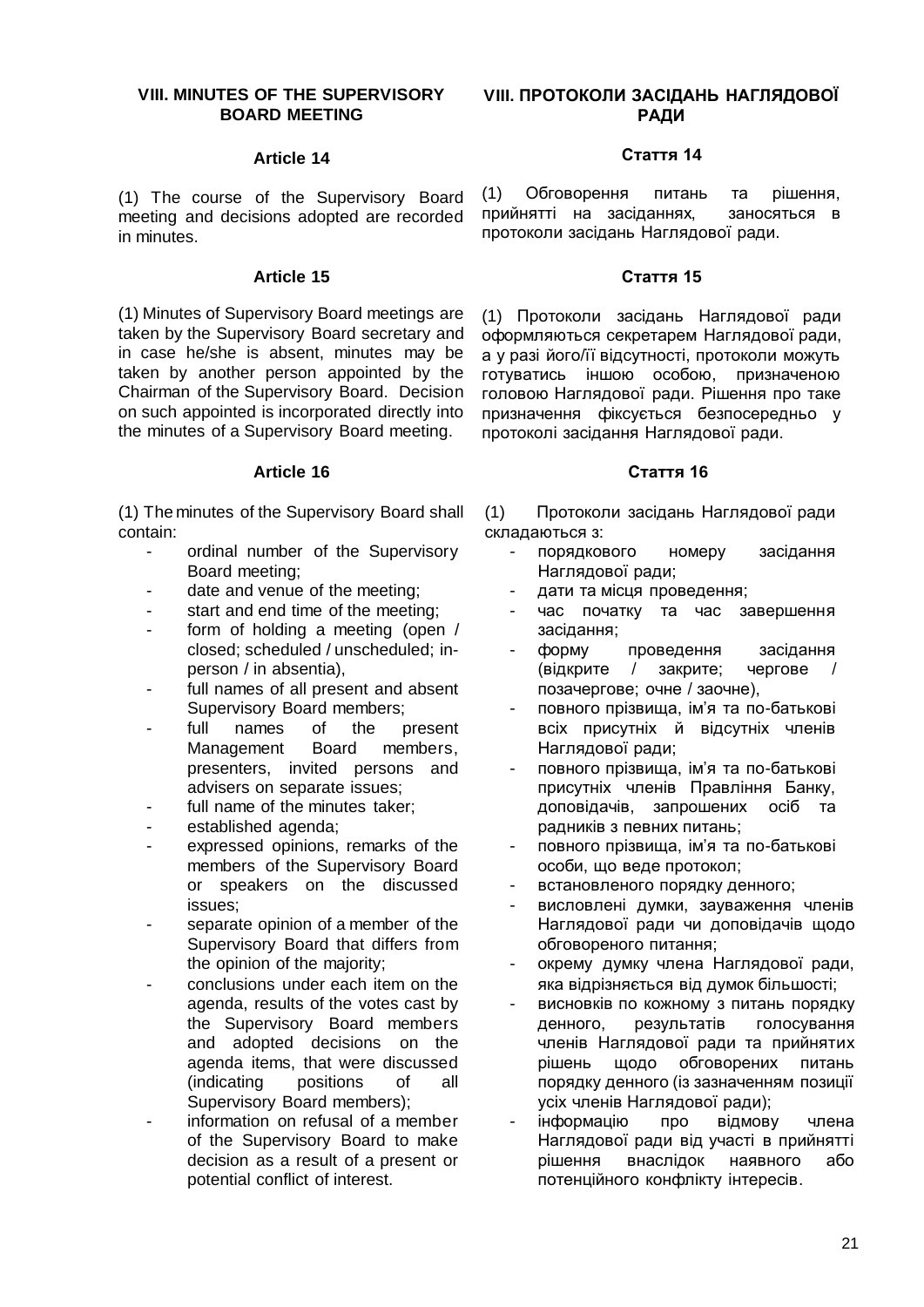(2) The Minutes of a Supervisory Board meeting shall be completed during 5 days since the meeting.

(3) The minutes are kept in one copy at the Bank as permanent documents.

(4) As soon as the Chairman of the Supervisory Board signs the minutes of the held Supervisory Board meeting, the Supervisory Board secretary shall inform all the competent managers at the Bank responsible for implementing the decisions that were discussed at the Supervisory Board meeting, on all the proposals and decisions approved by the Supervisory Board.

(5) The minutes of the meeting are signed by the Chairman of the Supervisory Board and the Supervisory Board secretary, and such verified minutes are submitted to other Supervisory Board members and the respective structural unit of the owner / Shareholder of the Bank by E-mail.

## **IX. DECISION-MAKING WITHOUT CONVENING A MEETING**

#### **Article 17**

(1) The Supervisory Board may adopt decisions without convening a meeting, then votes are cast by fax or E-mail to the Supervisory Board secretary, if none of the Supervisory Board members objects to such manner of voting.

(2) Objections to the manner of voting established and provided in the previous paragraph, shall be submitted by Supervisory Board members in writing, to the Chairman of the Supervisory Board and the Supervisory Board secretary at the latest within 24 (twentyfour) hours from the moment when the Supervisory Board members have received a motion.

(3) The Supervisory Board secretary shall email to all Supervisory Board members an official letter, which contains submitted motion and in attachments - the materials on a proposed decision.

(4) Materials on a proposed decision should include, as a rule:

(2) Протокол засідання Наглядової ради оформляється протягом п'яти днів після проведення засідання.

(3) Протоколи зберігаються в Банку в одному екземплярі, як документ постійної дії.

(4) Одразу після підписання головою Наглядової ради протоколу засідання Наглядової ради, секретар Наглядової ради інформує всіх компетентних менеджерів Банку, відповідальних за виконання рішень, які були обговорені під час засідання Наглядової ради про пропозиції та рішення, що були схвалені Наглядовою радою.

(5) Протоколи засідань, підписані головою Наглядової ради та секретарем Наглядової ради, є затвердженими й надсилаються іншим членам Наглядової ради та відповідному підрозділу власника / акціонера Банку за допомогою електронної пошти.

# **IX. ПРИЙНЯТТЯ РІШЕННЯ БЕЗ СКЛИКАННЯ ЗАСІДАНЬ**

#### **Стаття 17**

(1) Наглядова рада може приймати рішення без скликання засідань. В такому випадку голоси надсилаються секретарю Наглядової ради за допомогою факсу або електронної пошти, якщо ніхто з членів Наглядової ради не заперечує проти такого методу голосування.

(2) Заперечення проти методу голосування, який описано в попередньому параграфі, надсилаються членами Наглядової ради у письмовій формі голові Наглядової ради та секретарю Наглядової ради протягом 24 (двадцяти чотирьох) годин з моменту, коли члени Наглядової ради отримали пропозицію, стосовно такого методу проведення голосування.

(3) Секретар Наглядової ради надсилає електронною поштою офіційний лист всім членам Наглядової ради, який містить запропоноване до прийняття рішення та в додатках матеріали із запропонованого рішення.

(4) Матеріали із запропонованого рішення, як правило, мають включати: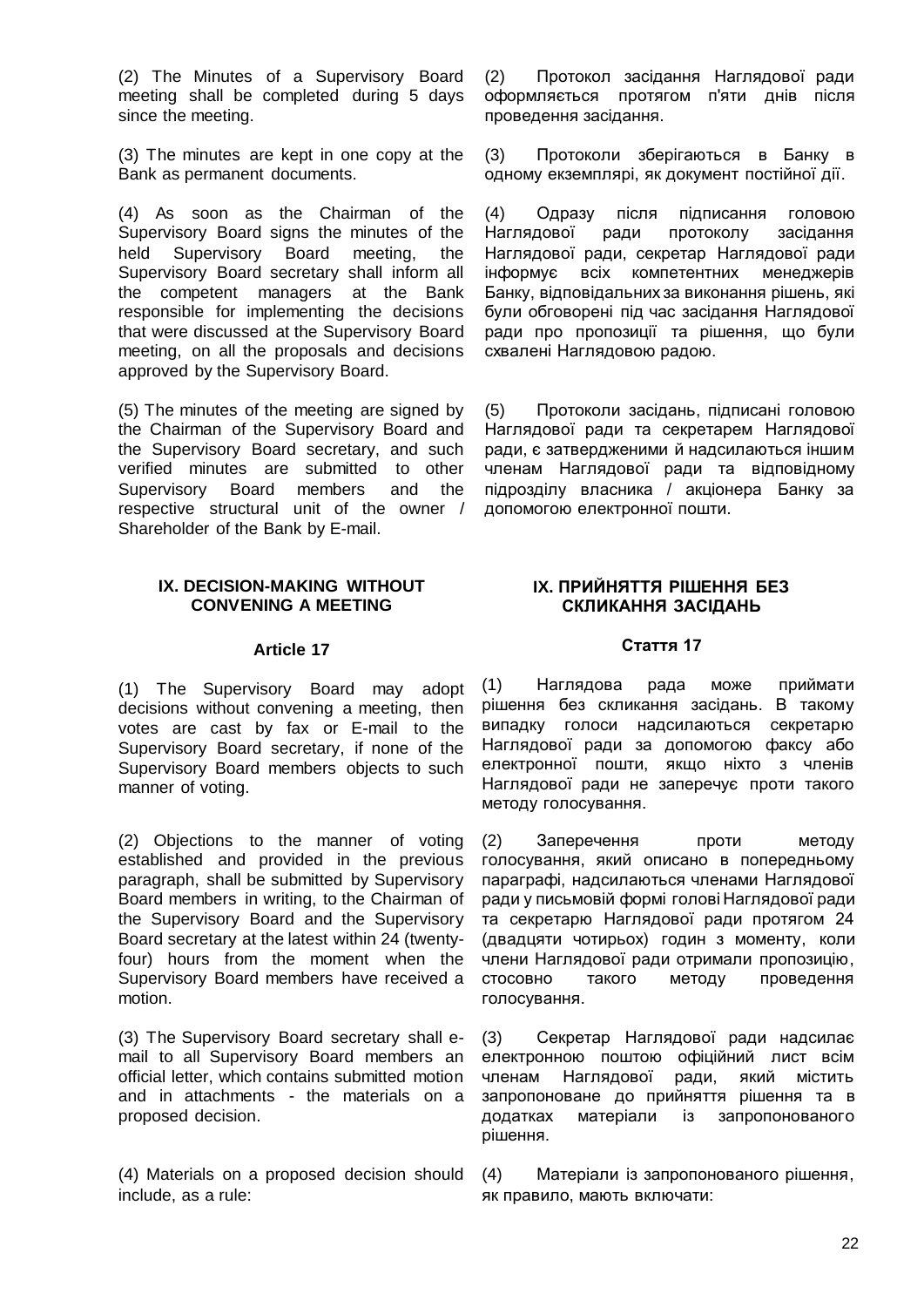- application and a draft Resolution of the Supervisory Board;
- document which requires the approval, if any;
- copies of prior decisions made by the respective bodies / committees of the Bank's Supervisory Board / committees of the Bank's Management Board and/or owner / Shareholder of the Bank or copy of a letter with approval of a proposal from the functional / professional sub-division of the owner/Shareholder of the Bank;
- voting leaflets for each of the Supervisory Board members;
- in case of need, presentations or supportive materials on a proposal, which is submitted for approval, could be provided.

(5) The Supervisory Board members vote on the submitted motion by means of sending an answer to the received motion indicating in the voting leaflet "I APPROVE", "I REJECT" or "ABSTAIN FROM VOTING") via E-mail to the Supervisory Board secretary. The Supervisory Board Members may also vote on the submitted motion by means of sending answers indicating "I APPROVE", "I REJECT" or "ABSTAIN FROM VOTING" directly in the E-mail at the electronic address of the Supervisory Board secretary – in reply to the official letter, which contains the submitted motion/decision.

(6) The Supervisory Board member shall vote on the submitted motion at the latest within five working (5) days from the day he/she has received the motion, as in the contrary it will be deemed that he/she abstained from voting on the proposal. In some cases, depending on the situation, urgency of the issue or volume of materials, a different term may be set for voting, if the members of the Supervisory Board have no objections.

(7) Member of the Supervisory Board has a right to request additional information or clarifications regarding the proposal which is submitted for consideration by means of sending via E-mail of a separate request to the Supervisory Board secretary with a copy to the Chairman/Members of the Supervisory Board, or suggest discussing / including the proposal into the Agenda of the nearest Supervisory Board meeting.

- подання та проект Рішення Наглядової ради;
- документ, що потребує затвердження, у разі наявності;
- копії попередніх рішень відповідних органів / Комітетів Наглядової ради Банку / комітетів Правління Банку та/або власника / акціонера Банку або копію листа із погодженням пропозиції від функціонального / професійного підрозділу власника / акціонера Банку;
- листів голосування для кожного із членів Наглядової ради;
- за потреби, можуть надаватись презентації та додаткові матеріали з питання, що подається на затвердження.

(5) Члени Наглядової ради голосують відносно запропонованого рішення шляхом направлення електронною поштою секретарю Наглядової ради відповіді на отриману пропозицію, зазначивши «Я ЗГОДЕН/А» або «Я ПРОТИ» або «Я УТРИМУЮСЬ ВІД ГОЛОСУВАННЯ» у листі голосування. Члени Наглядової ради можуть також проголосувати відносно запропонованого рішення шляхом направлення відповіді із зазначенням «Я ЗГОДЕН/А» або «Я ПРОТИ» або «Я УТРИМУЮСЬ ВІД ГОЛОСУВАННЯ» безпосередньо в електронному листі на електронну адресу секретаря Наглядової ради - у відповідь на офіційний лист, який містить запропоноване до прийняття рішення.

(6) Члени Наглядової ради мають проголосувати відносно запропонованого рішення протягом 5 (п'яти) робочих днів від дати отримання пропозиції, в іншому випадку вважатиметься, що член Наглядової ради утримався від голосування щодо пропозиції. В окремих випадках, залежно від ситуації, терміновості питання чи обсягу матеріалів, може встановлюватися інший термін голосування, якщо члени Наглядової ради не мають заперечень.

(7) Член Наглядової ради може вимагати додаткової інформації чи роз'яснень з питання, що виноситься на розгляд, шляхом направлення засобами електронної пошти окремого запиту на секретаря Наглядової ради із копією голові/членам Наглядової ради, або ж пропонувати включення обговорення пропозиції/ питання на найближчому засіданні Наглядової ради.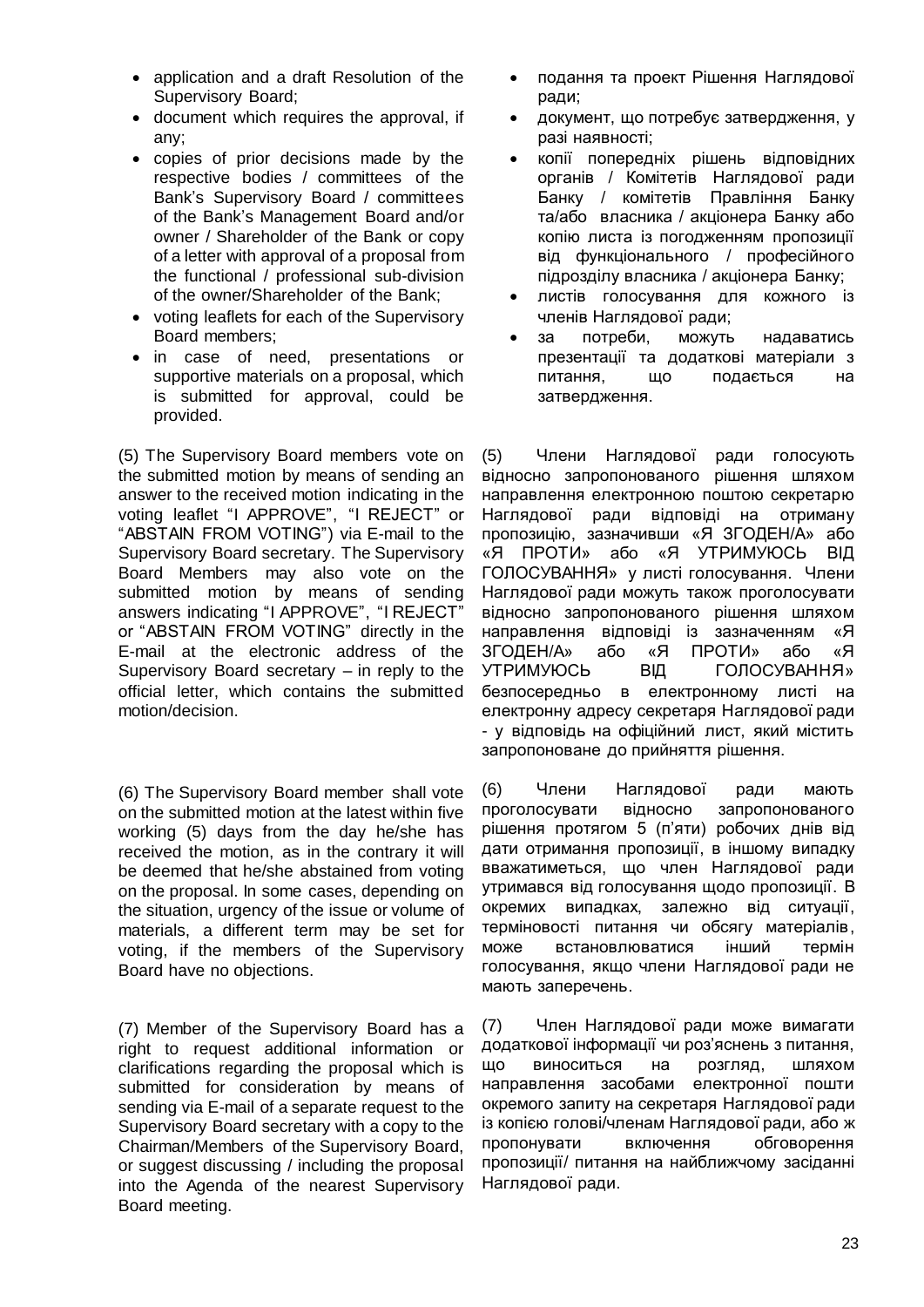## **Article 18**

(1) Having received answers with decisions from the Supervisory Board members, Supervisory Board secretary checks if the quorum was reached to make decisions by the Supervisory Board (as stipulated in Section V Article 12 item (1) above). Provided the quorum is reached, the Supervisory Board secretary determines independently the results of voting and prepares respective resolution of the Supervisory Board, which contains:

- ordinal number of a resolution:
- date of a resolution:
- results of voting: number of votes of the Supervisory Board Members casted "FOR", "AGAINST" the proposal, and the number of votes of the Supervisory Board members, who "ABSTAINED FROM VOTING";
- list of approved decisions;
- separate opinion of a member of the Supervisory Board that differs from the opinion of the majority;
- information on refusal of a member of the Supervisory Board to make decision as a result of a present or potential conflict of interest;
- other information, as may be required.

(2) The Supervisory Board Resolution is signed by the Chairman and Secretary of the Supervisory Board and then is sent to other Supervisory Board members and respective structural unit of the owner / Shareholder of the Bank by E-mail. Voting leaflets or E-mail correspondence with decisions of the Supervisory Board members regarding voting are to be safe-kept by the Supervisory Board Secretary.

# **X. NON-PUBLICITY OF MEETINGS**

#### **Article 19**

(1) Supervisory Board meetings are not public.

(2) Apart from the Supervisory Board members, Supervisory Board meetings can be attended by the Management Board members of the Bank, heads of the internal audit, Chief Risk Officer of the Bank (CRO) and Chief Compliance Officer of the Bank (CCO), invited presenters and advisers on issues that are discussed. The attendance of each individual

# **Стаття 18**

(1) Після отримання відповіді із рішеннями від членів Наглядової ради, секретар Наглядової ради перевіряє чи досягнуто кворум для прийняття рішень Наглядовою радою (за правилами, описаними в Розділі V Cтаття 12 п.(1). За умови досягнення кворуму секретар Наглядової ради самостійно встановлює результати голосування та оформлює відповідне Рішення Наглядової ради, яке містить:

- порядковий номер рішення;
- дату рішення;
- результати голосування: кількість голосів членів Наглядової ради, відданих «ЗА», «ПРОТИ» пропозиції, та кількість голосів членів Наглядової ради, які «УТРИМАЛИСЬ ВІД ГОЛОСУВАННЯ»;
- перелік затверджених рішень;
- окрему думку члена Наглядової ради, яка відрізняється від думок більшості;
- інформацію про відмову члена Наглядової ради від участі в прийнятті рішення внаслідок наявного або потенційного конфлікту інтересів;
- іншу інформацію, як це може бути необхідно.

(2) Рішення Наглядової ради підписується головою Наглядової ради та секретарем Наглядової ради й після цього надсилається іншим членам Наглядової ради та відповідному підрозділу власника / акціонера Банку за допомогою електронної пошти. Листи голосування чи електронні листи із рішеннями членів Наглядової ради щодо голосування зберігаються у секретаря Наглядової ради.

# **X. НЕПУБЛІЧНИЙ ХАРАКТЕР ЗАСІДАНЬ**

#### **Стаття 19**

(1) Засідання Наглядової ради не є публічними.

(2) Крім членів Наглядової ради, на засіданнях Наглядової ради можуть бути присутніми члени Правління Банку, керівники підрозділу внутрішнього аудиту, головний ризик-менеджер Банку (CRO) та головний комплаєнс-менеджер Банку (ССО), запрошені доповідачі та радники з питань, що обговорюються. Присутність кожного окремого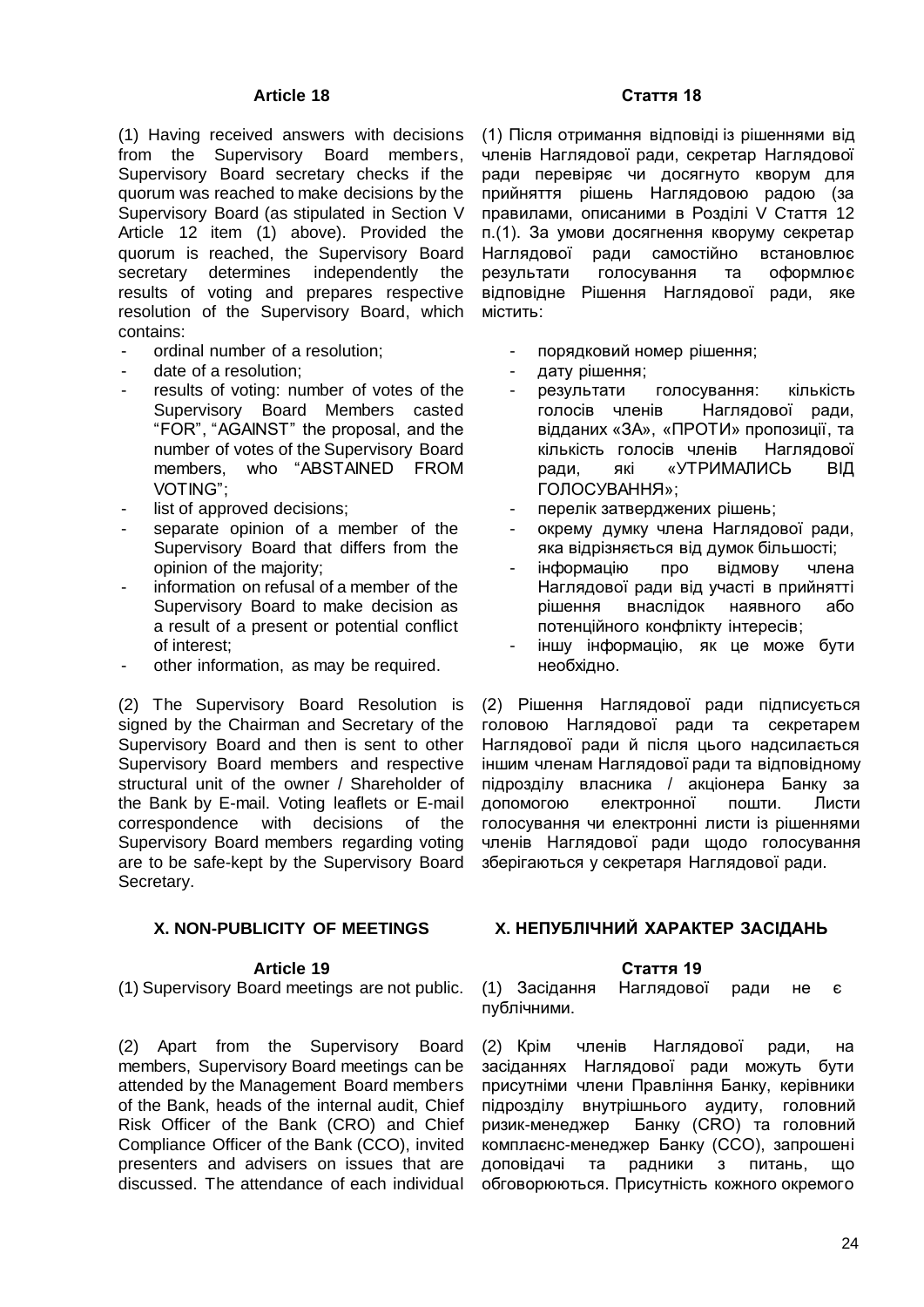presenter is subject to approval of the Chairman of the Supervisory Board.

The Supervisory Board may demand the Management Board members and other persons to participate in its meetings or in discussion of some issues.

# **XI. COMMITTEES OF THE SUPERVISORY BOARD, CORPORATE SECRETARY AND ADVISOR(-S) OF THE THE SUPERVISORY BOARD OF THE BANK**

#### **Article 20**

(1) The Supervisory Board may set up permanent or temporary committees from among its members in order to study and prepare for consideration at a meeting of matters which belong to the Supervisory Board competence. Decision on set up of a committee of the Supervisory Board and the list of issues, that are transferred to it for the study and preparation, composition of a committee, their rules of procedure, which include the order of interaction of the committees of the Supervisory Board with the Supervisory Board, the order of the reporting by a committees to the Supervisory Board and providing conclusions to the Supervisory Board etc. are approved by a simple majority of votes of the members of the Supervisory Board of the Bank.

(2) In case the Bank is recognized as systemically important, the Supervisory Board is obliged to form the following permanent committees:

- audit committee;
- risk management committee:
- remuneration committee.

In case the Bank is recognized as systemically important, the Supervisory Board has the right to form other committees.

(3) The Supervisory Board shall make decisions on issues previously prepared by a respective committee of the Supervisory Board solely on the basis of and within the proposals of such a committee. The reasoned decision of the Supervisory Board to reject the Supervisory Board committee's proposal is provided by the Supervisory Board to the committee of the Supervisory Board for repeated preparation of a proposal by the committee of the Supervisory Board.

(4) If an issue does not belong to the competence of any Supervisory Board доповідача має бути затверджена головою Наглядової ради.

Наглядова рада може вимагати, щоб члени Правління та інші особи приймали участь в засіданнях ради чи в обговоренні окремих питань.

# **ХI. КОМІТЕТИ НАГЛЯДОВОЇ РАДИ, КОРПОРАТИВНИЙ СЕКРЕТАР ТА РАДНИК(-И) НАГЛЯДОВОЇ РАДИ БАНКУ**

#### **Стаття 20**

(1) Наглядова рада може утворювати постійні чи тимчасові комітети з числа її членів для вивчення і підготовки до розгляду на засіданні питань, що належать до компетенції Наглядової ради. Рішення про утворення комітету Наглядової ради та перелік питань, які передаються йому для вивчення та підготовки, склад комітету, положення про комітет, яке включає порядок взаємодії комітетів Наглядової ради з Наглядовою радою, порядок звітування комітетів перед Наглядовою радою, та надання висновків Наглядовій раді тощо затверджуються простою більшістю голосів членів Наглядової ради Банку.

(2) У випадку визнання Банку системно важливим, Наглядова рада зобов'язана утворити такі постійно діючі комітети:

- комітет з питань аудиту (аудиторський комітет);
- комітет з управління ризиками;
- комітет з питань винагород.

У випадку визнання Банку системно важливим, Наглядова рада має право утворювати й інші комітети.

(3) Наглядова рада приймає рішення з питань попередньо підготовлених відповідним комітетом Наглядової ради виключно на підставі та в межах пропозицій такого комітету. Мотивоване рішення Наглядової ради про відхилення пропозиції комітету Наглядової ради надається Наглядовою радою комітету Наглядової ради для повторної підготовки комітетом Наглядової ради пропозиції.

(4) Якщо питання не віднесено до компетенції будь-якого з комітетів Наглядової ради,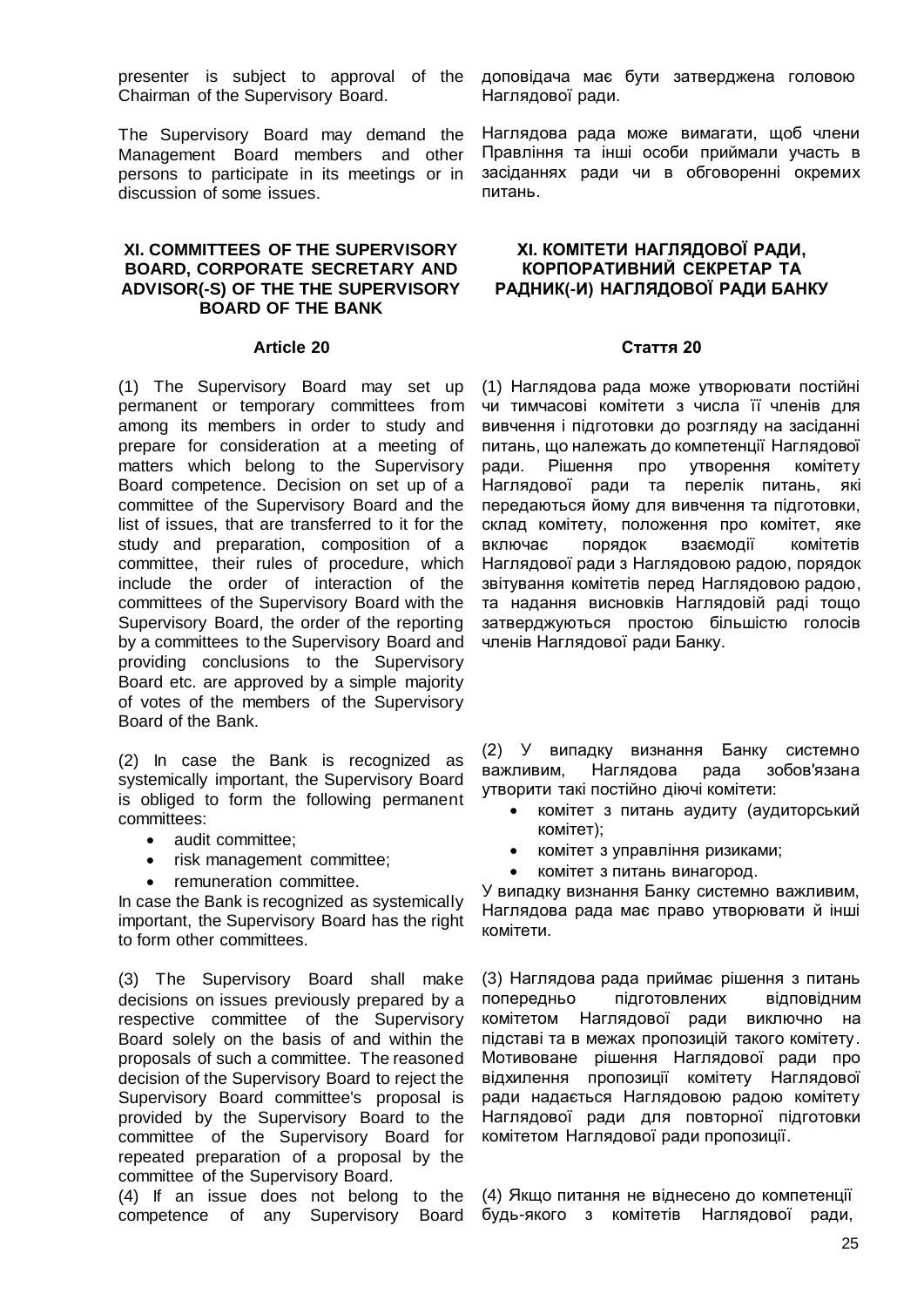committee, the Supervisory Board makes decisions on such issues independently/on its own.

(5) In the absence of quorum for decisionmaking by a Supervisory Board committee or the absence of proposals from a committee for the Supervisory Board consideration within 5 (five) business days from the date of holding a committee's meeting/submitting a proposal for committee's consideration in absentia, the Supervisory Board can make decisions on urgent issues, which belong to the competence of one of the Supervisory Board committees, without a preliminary consideration of such issues by a respective committee of the Supervisory Board.

(6) The Supervisory Board upon the proposal of the Chairman of the Supervisory Board and in established order has a right to elect a corporate secretary. A corporate secretary is a person responsible for cooperation of the Bank with the Shareholder and/or investors.

(7) The Supervisory Board has the right to appoint advisor(-s) to the Supervisory Board to aid its work and advance cooperation with the executive bodies of the Bank.

## **ХІI. INTERACTION OF THE SUPERVISORY BORD WITH THE MANAGEMENT BOARD, HEADS OF THE SUB-DIVISIONS OF CONTROL AND OTHER EMPLOYEES OF THE BANK**

#### **Article 21**

(1) Upon the request of the Supervisory Board, members of the Management Board, heads of the sub-divisions of control and other persons of the Bank are invited to the meetings of the Supervisory Board or participate in discussion of separate agenda items, which belong to the competence of the Supervisory Board.

(2) Within their competence, members of the Supervisory Board cooperate closely with the members of the Management Board, heads of the sub-divisions of control of the Bank (Chief Risk Officer (CRO), Chief Compliance Officer (CCO), head of internal audit subdivision) and other employees of the Bank, carry out meetings for the discussion of the on-going matters, obtaining information or clarification of certain issues, receive regular reports etc. Meetings can be initiated by the Supervisory Board or members of the

Наглядова рада самостійно приймає рішення з такого питання.

(5) У разі відсутності кворуму для прийняття рішень комітетом Наглядової ради чи відсутності пропозицій від комітету на розгляд Наглядовою радою протягом 5 (п'яти) робочих днів з дати проведення засідання комітету/винесення пропозицій на розгляд комітету у заочній формі, Наглядова рада може приймати рішення з нагальних (термінових) питань, що відносяться до компетенції того чи іншого комітету Наглядової ради, без попереднього розгляду таких питань відповідним комітетом Наглядової ради.

(6) Наглядова рада за пропозицією голови Наглядової ради у встановленому порядку має право обрати корпоративного секретаря. Корпоративний секретар є особою, яка відповідає за взаємодію Банку з Акціонером та/або інвесторами.

(7) Наглядова рада має право призначити радника (-ів) Наглядової ради для сприяння її роботі та розвитку співпраці з виконавчими органами Банку.

# **ХІI. ВЗАЄМОДІЯ НАГЛЯДОВОЇ РАДИ ІЗ ПРАВЛІННЯМ БАНКУ, КЕРІВНИКАМИ ПІДРОЗДІЛІВ КОНТРОЛЮ ТА ІНШИМИ ПРАЦІВНИКАМИ БАНКУ**

#### **Стаття 21**

(1) Наглядова рада може вимагати, щоб члени Правління, керівники підрозділів контролю та інші працівники Банку приймали участь в засіданнях Наглядової ради чи в обговоренні окремих питань, віднесених до компетенції Наглядової ради.

(2) В межах своїх повноважень члени Наглядової ради тісно співпрацюють із членами Правління, керівниками підрозділів контролю Банку (Головним ризик-менеджером (CRO), Головним комплаєнс-менеджером (ССО), керівником підрозділу внутрішнього аудиту Банку) та іншими працівниками Банку, проводять зустрічі для обговорення поточних питань, отримання інформації чи роз'яснень з окремих питань, отримують регулярні звіти тощо. Зустрічі можуть проводитися як за ініціативи Наглядової ради чи членів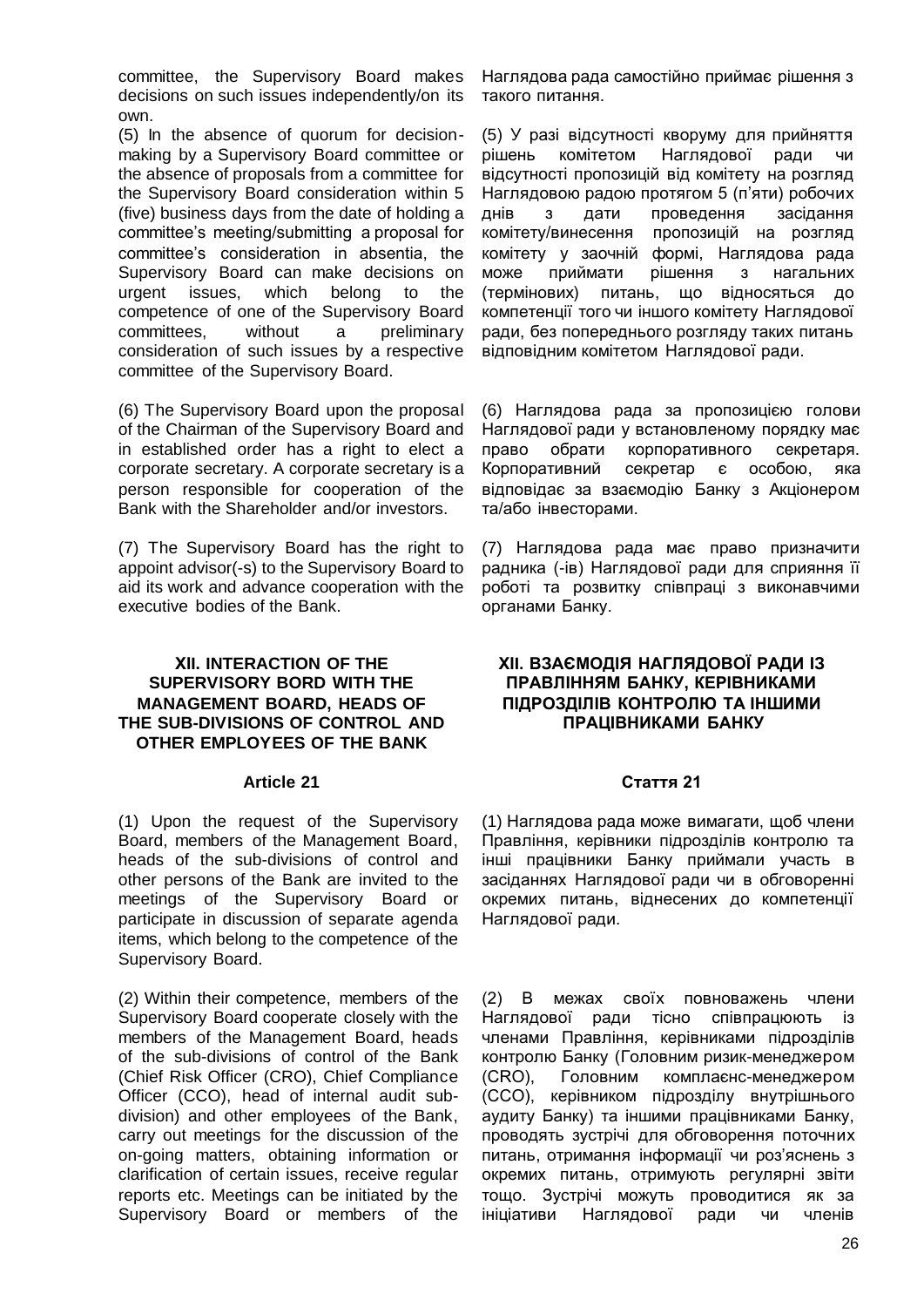Supervisory Board, Management Board / members of the Management Board, as well as by heads of the sub-divisions of control or heads of other structural elements of the Bank directly or via the secretary of the Supervisory Board; for this all available communication means can be used (such as E-mail, video-conferencing, telephone meetings, personal meetings). In case of necessity agreements reached during the meeting or the main outcomes of the meeting may be recorded in written or via electronic mail. Decision of the Supervisory Board are recorded in written in accordance with the order of making decisions by the Supervisory Board.

# **XIII. CHANGES AND AMENDMENTS**

#### **Article 22**

Changes and amendments to these Rules of Procedure shall be approved by the General Meeting of Shareholders.

# **XIV. CLOSING PROVISIONS**

#### **Article 23**

(1) The Supervisory Board secretary shall be responsible for keeping the original of the Rules of Procedure of the Supervisory Board, originals of the meeting Minutes and Resolutions of the Supervisory Board, annexes to them, passing minutes and resolutions to archive in terms determined by the internal regulative documents of the Bank.

(2) The Supervisory Board ensures regular (annual) actualization of the Rules of Procedure of the Supervisory Board and their compliance with the norms of the legislation of Ukraine and the Bank's Articles of Association. In case of necessity to bring changes to the Rules of Procedure of the Supervisory Board, the Supervisory Board submits the changes for the consideration and approval by the General Meeting of Shareholders. In case if there is no necessity to bring changes to the Rules of Procedure of the Supervisory Board, the Supervisory Board makes a respective decision on this.

#### **Article 24**

(1) These Rules of Procedure shall come into force as of the date they are adopted by the Наглядової ради, так і за ініціативи Правління / членів Правління, керівників підрозділів контролю чи керівників інших підрозділів Банку самостійно або через секретаря Наглядової ради, для цього використовують усі наявні засоби комунікації (такі як електрона пошта, відео-конференція, телефонні наради, персональні зустрічі). У разі необхідності, домовленості чи основні результати зустрічі можуть фіксуватися у письмовому вигляді чи засобами електронної пошти. Рішення Наглядової ради фіксуються у письмовому вигляді відповідно до порядку прийняття рішень Наглядової радою.

# **XIII. ЗМІНИ ТА ДОПОВНЕННЯ**

#### **Стаття 22**

Зміни та доповнення до цього Положення затверджуються Загальними зборами Акціонерів.

# **ХIV. ЗАКЛЮЧНІ ПОЛОЖЕННЯ**

# **Стаття 23**

(1) Секретар Наглядової ради відповідає за зберігання оригіналу Положення про Наглядову раду, оригіналів протоколів засідань та рішень Наглядової ради, додатків до них, архівування протоколів та рішень у строки, визначені внутрішніми регулятивними документами Банку.

(2) Наглядова рада забезпечує постійну (раз на рік) актуалізацію Положення про Наглядову раду та його відповідність нормам законодавства України та Статуту Банку. У випадку необхідності внесення змін до Положення про Наглядову раду, Наглядова рада виносить такі зміни на розгляд та затвердження Загальними зборами Акціонерів Банку. У випадку відсутності необхідності внесення змін до Положення про Наглядову раду, Наглядова рада приймає рішення про це.

#### **Стаття 24**

(1) Це положення набуває чинності з дати його затвердження Загальними Зборами Акціонерів Банку, якщо інше не зазначено нижче.